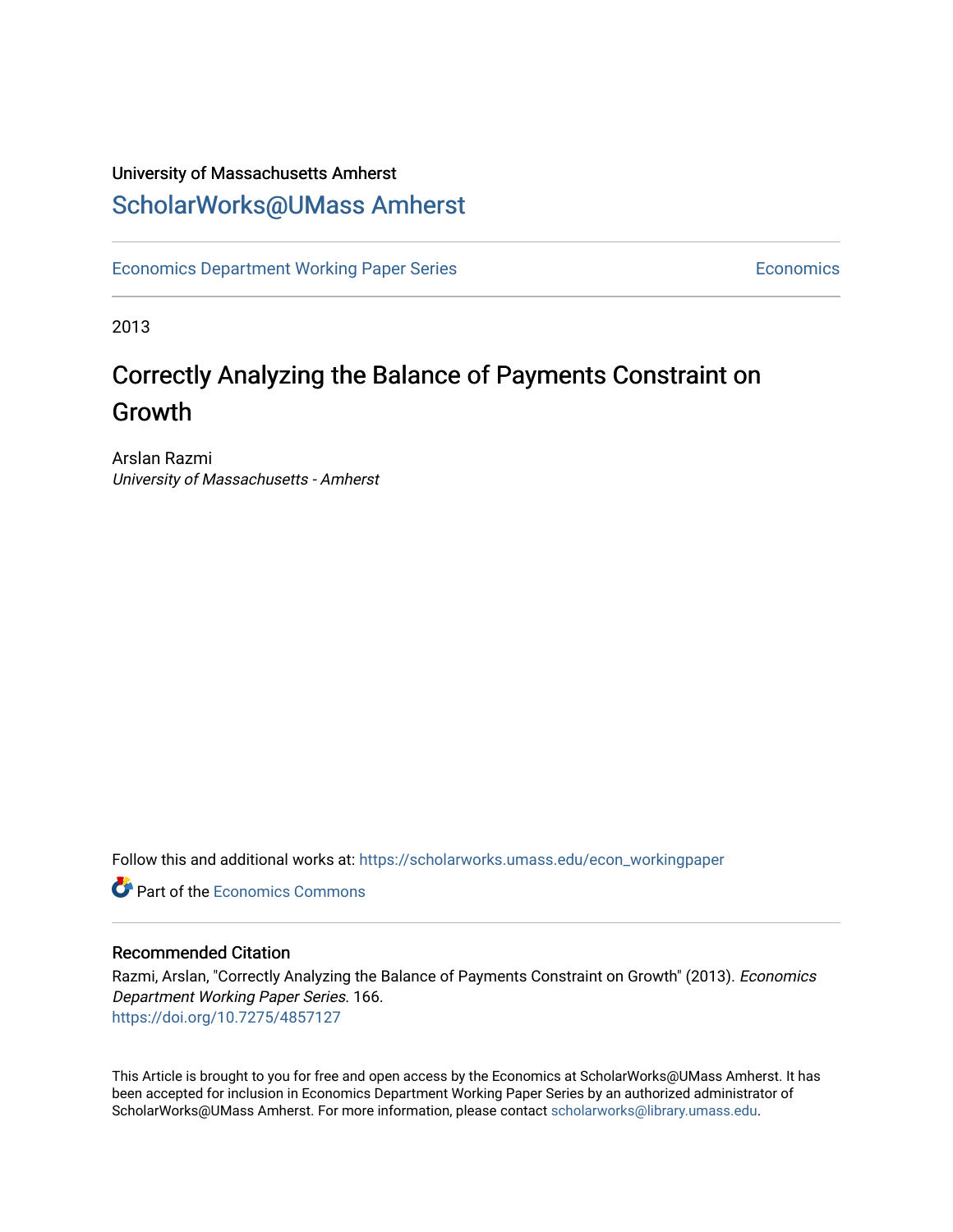# **DEPARTMENT OF ECONOMICS**

**Working Paper**

**Correctly Analyzing the Balance of Payments Constraint on Growth**

by

Arslan Razmi Working Paper 2013-12



## **UNIVERSITY OF MASSACHUSETTS AMHERST**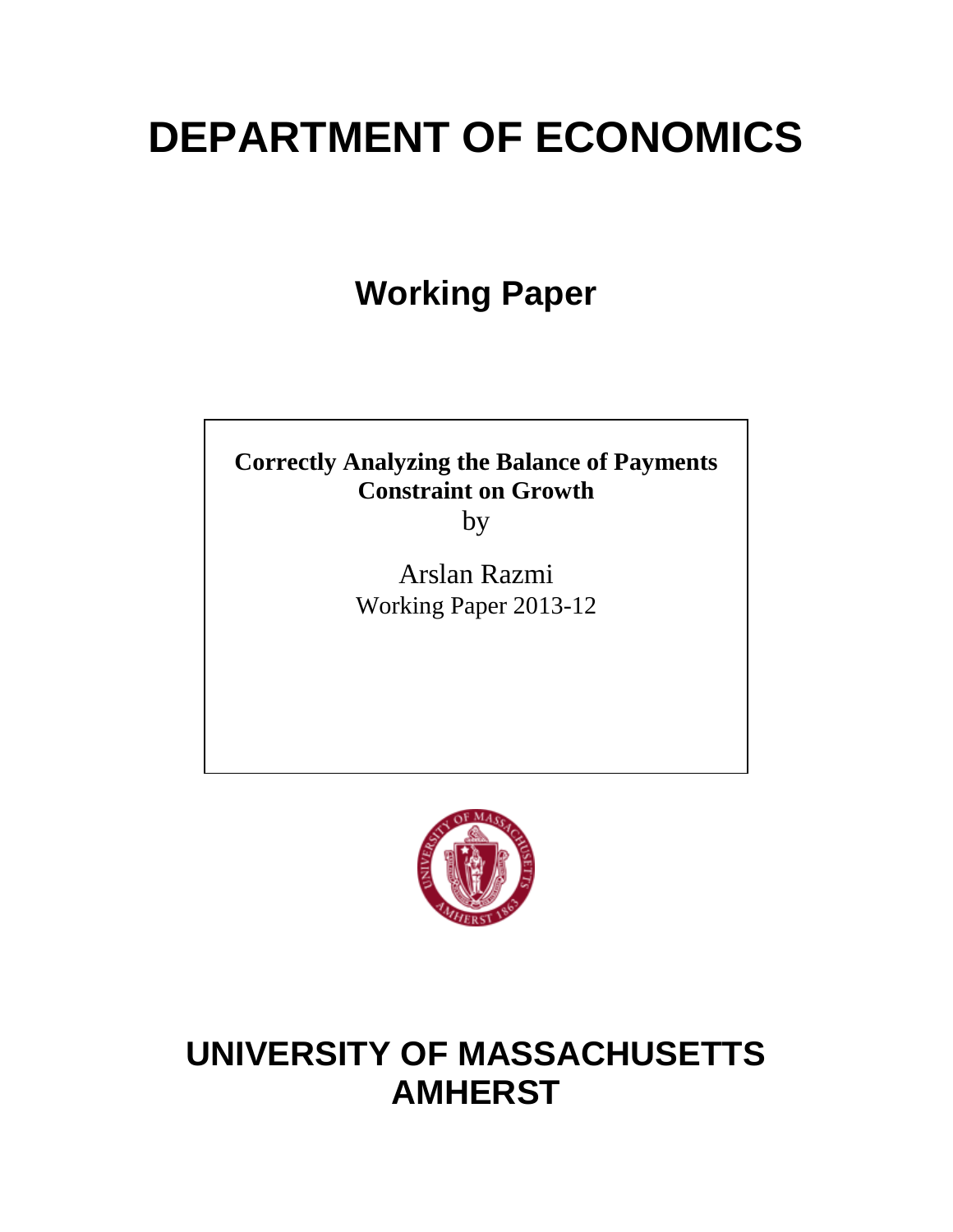## Correctly Analyzing the Balance of Payments Constraint on Growth

#### Arslan Razmi

November 1, 2013

#### Abstract

The BPCG model provides an interesting hypothesis regarding economic growth. The main implication is that world demand places a constraint on individual country performance. I discuss this implication and argue that tests of the BPCG model have essentially been tests of the hypothesis that trade is balanced over the long run; a plausible hypothesis but one that need not hold mainly due to demand-side constraints. I then discuss the role of relative prices and investment, point out logical inadequacies in the traditional BPCG framework, and suggest an alternative theoretical framework to investigate its robustness. Our theoretical and empirical explorations contribute to reconciling evidence supporting the BPCG hypothesis with recent work that consistently finds an important role for the level of the real exchange rate and investment, independently of world demand growth.

JEL Codes: F41, F43, F32

Keywords: Balance of payments-constrained growth model, accumulation, demand-led growth, real exchange rates, terms of trade.

Department of Economics, University of Massachusetts at Amherst, Amherst, MA 01003; email: arazmi@econs.umass.edu; fax: (413) 545-2921; telephone: (413) 577-0785.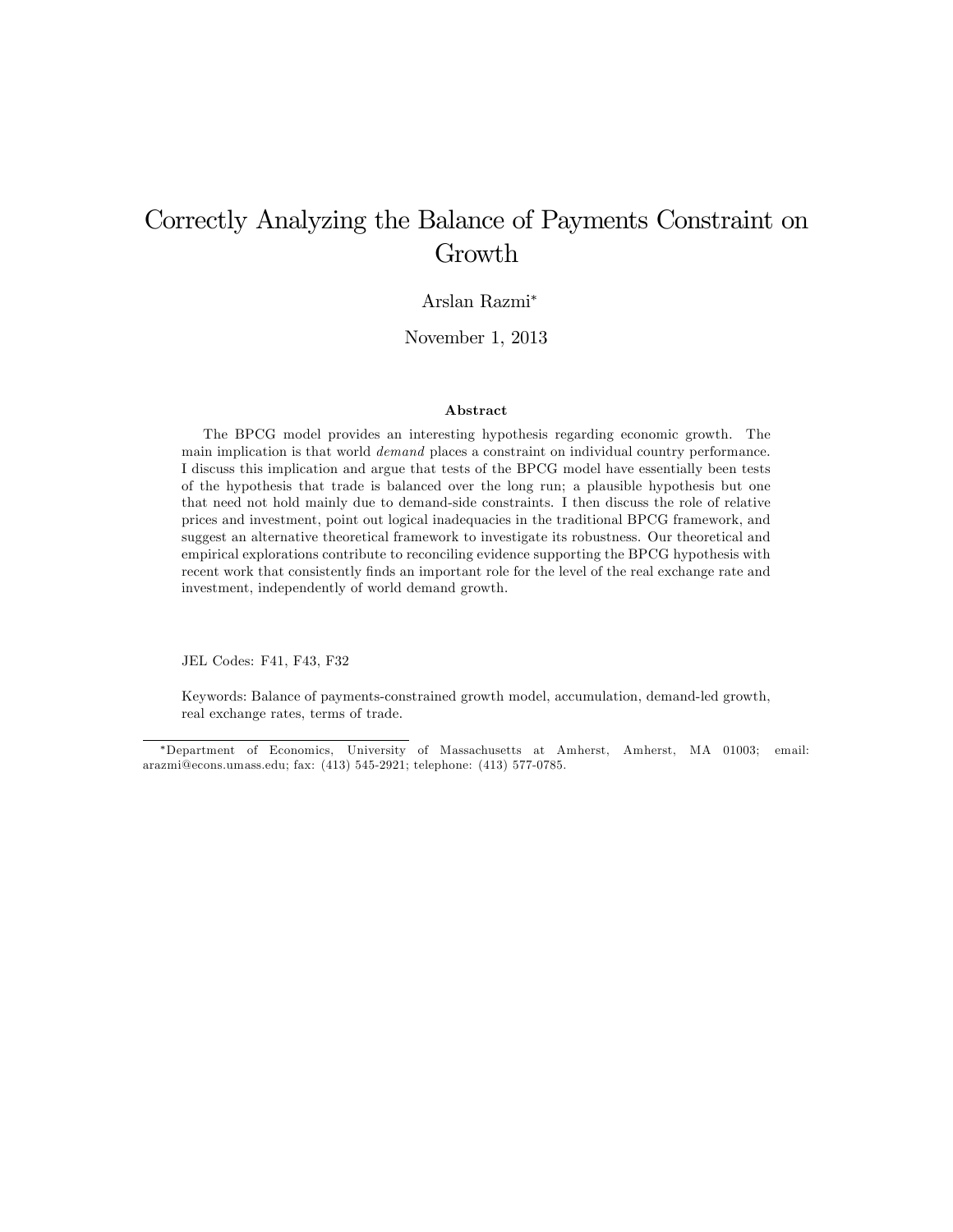#### 1 Introduction

The idea of a balance of payments constraint on growth has been a staple of much demand sideoriented growth theory since Thirlwall (1979). Later work has incorporated capital áows, transitional dynamics, non-tradable goods, and sectoral issues.<sup>1</sup> Indeed, the idea of a foreign exchange constraint has been part and parcel of heterodox approaches and predates the Balance of Payments Constrained Growth (BPCG) model. However, it is the role of the demand side in defining the nature of the constraint that mainly distinguishes the BPCG model from other frameworks. The basic idea is generally expressed in three versions, one incorporating relative prices, albeit as exogenously given, while the others ignore this aspect (see the next section). The common thread binding the three versions is the idea that domestic growth is a positive function of world demand growth as mediated through the relevant demand elasticities.

Logically, the BPCG hypothesis can be said to incorporate three sub-hypotheses:

- 1. Growth is limited by the balance of payments (BP) constraint
- 2. The BP constraint originates from the demand side
- 3. Relative prices either do not matter or matter only in the form of rate of change rather than levels.

Hypothesis (1) is quite plausible, especially for developing countries due to their relative inability to borrow in own currency, limited monetary sovereignty, and lack of depth in financial markets. Indeed this feature was recognized and analyzed by earlier gap models in the context of developing countries. The constraint, however, need not come from world demand. For example, in traditional structuralist literature, where growth in the South is constrained by capital, Southern terms of trade may adjust to satisfy the constraint. Hypotheses (2) and (3), therefore, need to be theoretically and empirically examined. One implication that follows from hypothesis (2), as incorporated in the BPCG framework, is that domestic growth is a positive function of global growth (although the magnitude of the correlation may vary depending on the relevant elasticities). As discussed below, the data indicate that this rather intuitive prediction is frequently not verified. Moreover, contra to hypothesis (3), there is accumulating evidence in the literature that relative prices, especially the level of the real exchange rate  $-\text{defined}$  as the relative price of tradables  $-\text{matter}$  significantly.

This paper investigates the theoretical and empirical validity of the BPCG framework. I present and use a general framework to focus on hypotheses (2) and (3). The main assumptions that distinguish the BPCG model are identified and explored in light of existing literature, theory, and evidence. Existing econometric studies of the hypotheses are found lacking in several respects. A preliminary and far from exhaustive, econometric treatment is carried out to investigate the effect of alternative variables suggested by the general framework. Finally, based on the theoretical framework and econometric exercises, guidelines are laid out for future work to more robustly evaluate the nature of the BP constraint in general, and the validity of the BPCG framework in particular.

<sup>1</sup>On capital áows, see, for example, Thirlwall and Hussain (1982) and Moreno-Brid (1998). Razmi (2010) and Araujo and Lima (2007) discuss aspects of the BPCG model in a multi-sector set-up.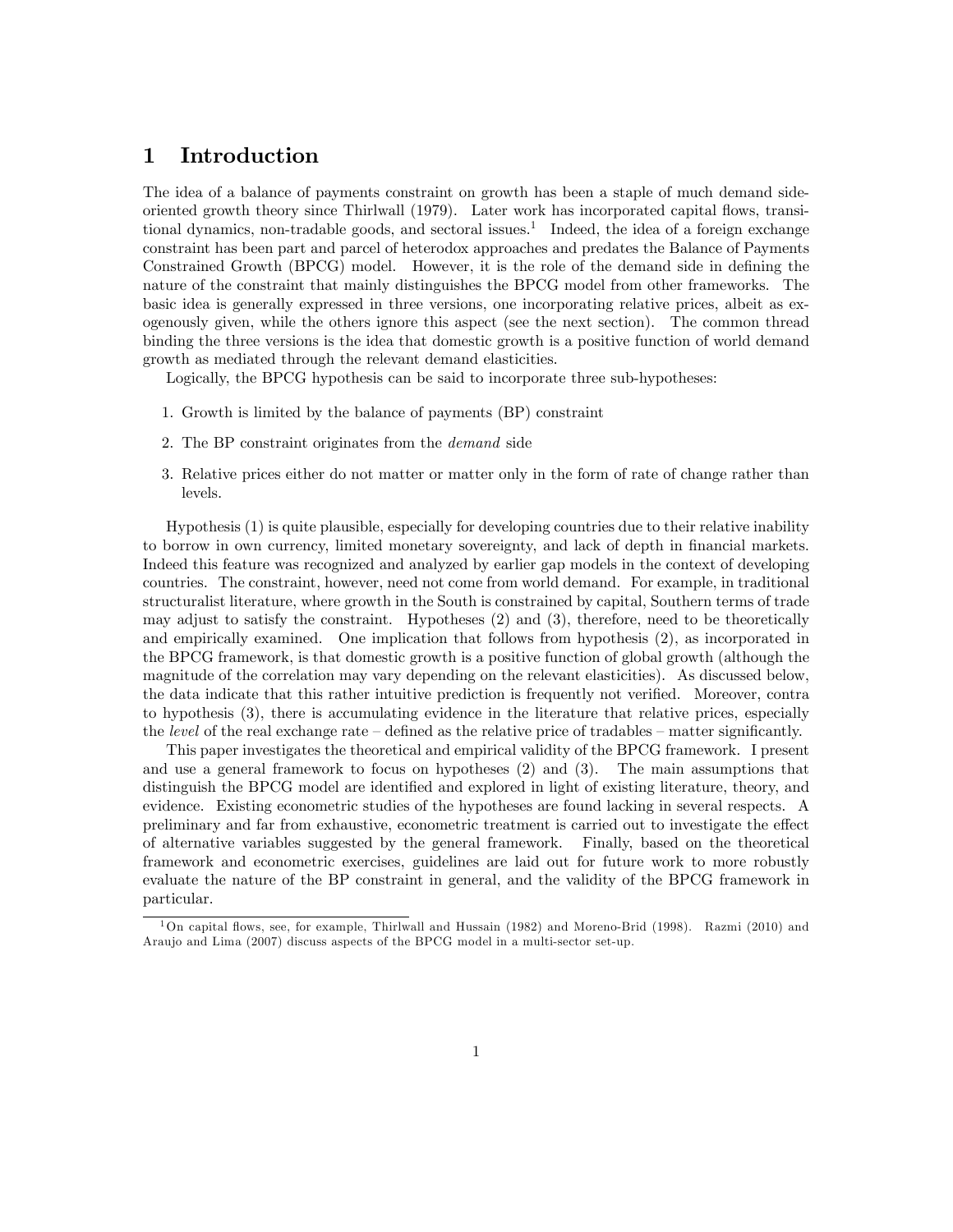#### 2 The constraint and adjustment mechanisms

As mentioned earlier, the idea of an equilibrating mechanism to ensure that output growth does not exceed a pace defined by the external balance is an eminently plausible one. A look at regional data, as presented in Table 1, for example, reveals small average current account deficits for the period 1980-2013 for most regions.<sup>2</sup>

Table 1: Regional current account balances averaged over 1980-2012. Source: Author's calculations based on the UNCTAD Handbook of Statistics

| Developing Of which |         |                             |                        | Developed Of which |                             |  |                               |  |  |
|---------------------|---------|-----------------------------|------------------------|--------------------|-----------------------------|--|-------------------------------|--|--|
|                     |         | Africa America Asia Oceania |                        |                    | America Asia Europe Oceania |  |                               |  |  |
| 0.71                | $-0.32$ |                             | $-1.65$ $1.99$ $-3.05$ | -0.64              |                             |  | $-2.59$ $2.45$ $0.27$ $-4.29$ |  |  |

Given the relatively limited range in which the current account varies for most countries, the question is: what adjusts to maintain this range? One answer can be traced back to Chenery and Strout (1966). The gap models emerging from this seminal contribution generally identified two constraints on development: the saving gap and the foreign exchange gap. Since most developing countries rely on foreign exchange for needed capital goods and intermediate industrial inputs, successive current account deficits generated by growth become unsustainable over longer periods of time. Alternatively, a country may have adequate foreign exchange but insufficient savings to exploit available investment opportunities. Generally the foreign exchange constraint was seen as the binding one. Thus, the balance of payments rather than capacity utilization emerges as a constraint on growth. The need to import capital goods hinders accumulation given limited foreign exchange availability. Indeed countries were typically assumed to be producing at full capacity in earlier models, although Taylor (1994) and others later dropped this assumption in favor of more Keynesian closures.

Another strand of development literature  $-$  see, for example, Dutt (1990)  $-$  analyzes the effects of North-South trade on development. Balanced trade is often assumed. Again, this literature, even though mostly originating in non-mainstream circles, typically postulates capital as the binding constraint on the South, with the Southern terms of trade adjusting to equilibrate the goods market. Indeed, the Prebisch-Singer hypothesis, too has often been stated along the following lines: given balanced trade, unequal elasticities of demand for the two regions' exports means that either the two regions grow at the same rate and the Southern terms of trade decline, or the terms of trade remain stable but the North grows faster. The potential complementarity of relative output and price changes is an issue that we return to in the next section.

Thus, a substantial body of development literature, not to mention international trade theory,<sup>3</sup> has traditionally assumed balanced trade over the long run, with different variables adjusting to respect this constraint. The BPCG model follows in the same tradition except that the claim is not limited to developing countries.<sup>4</sup> Moreover, output growth is postulated as the overwhelmingly

<sup>&</sup>lt;sup>2</sup>The variation in values for individual countries is much larger, with extreme outliers ranging from an average current account deficit of 34 percent for Anguilla to a surplus of 166 percent for Timor-Leste, but most of these appear to be driven by short time series and/or other special circumstances. Most of the countries (106 out of 196) lie within the  $\pm 5$  percent range.

<sup>&</sup>lt;sup>3</sup>In the standard Ricardian trade model, for example, relative wages (measured in the same currency) adjust in response to changes in international preferences, technologies, etc., to maintain balanced trade. See, for example, Dornbusch et al. (1977).

<sup>&</sup>lt;sup>4</sup>Indeed the initial tests of the model involved developed countries only (see Thirlwall (1979)).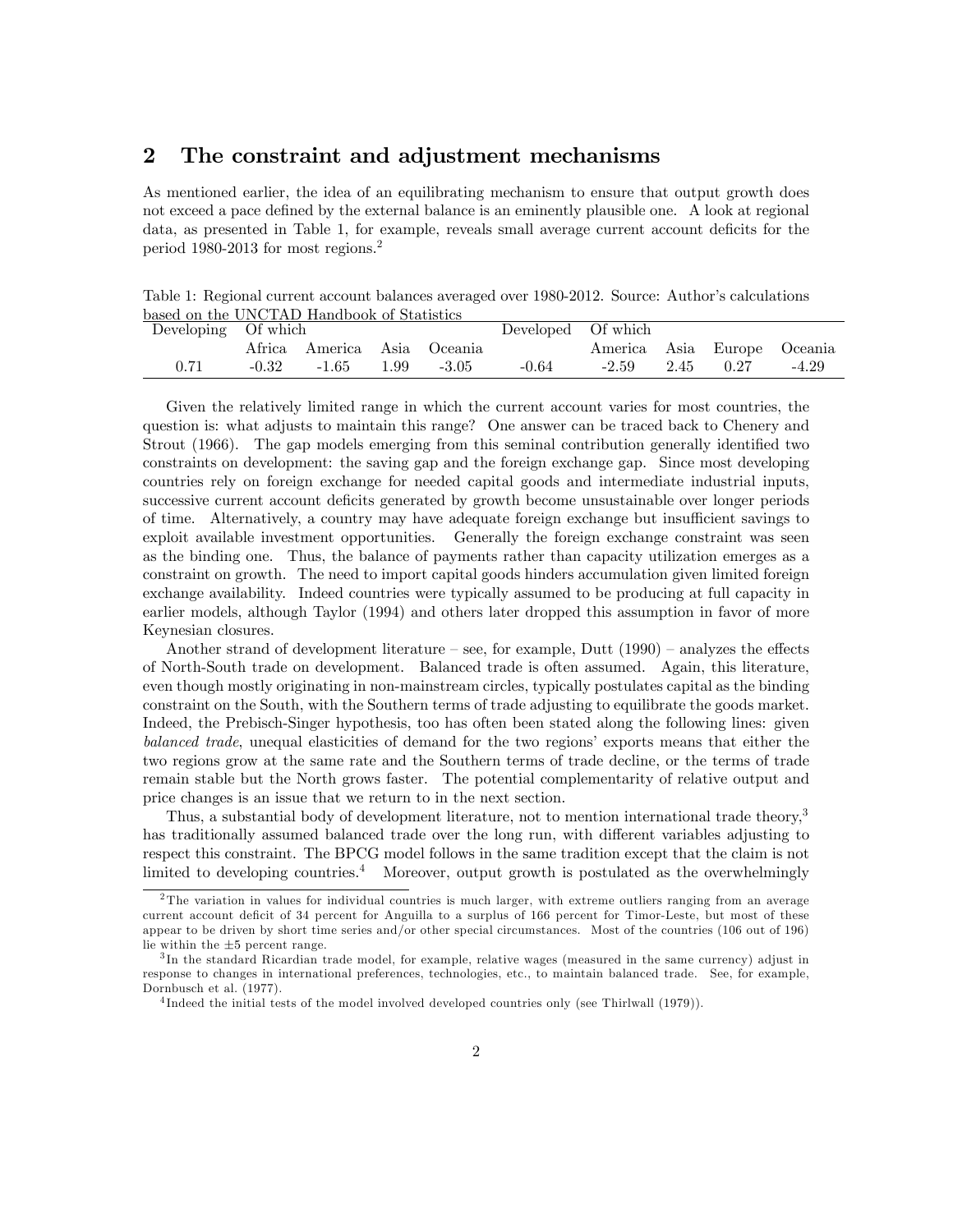dominant adjusting variable, with (changes in) relative prices playing a secondary role. To see this, it might be useful to derive the basic hypothesis in the form that is typically tested.

Start with trade equations of the imperfect substitutes form,

$$
X^{D} = g\left(\frac{P_{X}}{EP_{M}}, Y^{*}\right); g_{1} < 0, g_{2} > 0
$$
\n(1)

$$
M^D = \gamma \left(\frac{P_X}{E P_M}, Y\right); \ \gamma_1, \ \gamma_2 > 0 \tag{2}
$$

where  $X^D$  and  $M^D$  represent export and import demand,  $P_X$  and  $P_M$  are the corresponding prices,  $E$  is the nominal exchange rate (the price of foreign currency in terms of the domestic one), and Y and  $Y^*$  are domestic and foreign income, respectively. The assumption here is that each country/region makes one good that it consumes domestically and exports. Imposing the balanced trade condition, i.e.,

$$
P_X X^D = E P_M M^D \tag{3}
$$

yields, after log-differentiation to derive variables in growth rate form,

$$
\hat{Y}_{BPCG1} = -\frac{\eta_X + \eta_M - 1}{\pi_M} (\hat{P}_X - \hat{P}_M - \hat{E}) + \frac{\pi_X}{\pi_M} \hat{Y}^*
$$
\n(4)

where the hats or circumflexes denote growth rates, and  $\eta_i$  and  $\pi_i$  ( $i = X, M$ ) represent the relevant price and income elasticities. We have one equilibrium condition to go with one adjusting variable,  $\hat{Y}$ , with the assumption of perfectly elastic export and import supply responses rendering relative prices in domestic currency terms exogenous (more on this later). Assuming that movements in the international terms of trade  $\hat{P}_X - \hat{P}_M - \hat{E}$  are negligible helps simplify the expression to:

$$
\hat{Y}_{BPCG2} = \frac{\pi_X}{\pi_M} \hat{Y}^*
$$
\n(5)

The use of equation (1) in log-differentiated form – again with  $\hat{P}_X - \hat{P}_M - \hat{E} = 0$  – helps derive an even more concise expression.

$$
\hat{Y}_{BPCG3} = \frac{\hat{X}}{\pi_M} \tag{6}
$$

Equations (5) and (6) capture the gist of the BPCG approach, and have formed the basis for much empirical work. The idea, as discussed in more detail below, is that producers set prices in domestic currency, nominal exchange rates are fixed by policy, and domestic output growth does the adjusting in the presence of external imbalances. Crucially, the adjustment of domestic output growth is in response to world output growth, either explicitly via equation (5), or implicitly, via equation (6).

Before we look more closely at the data, a few comments about existing empirical tests are in order. While testing the BPCG hypothesis, step 1 consists typically of estimating an import demand function:

$$
\hat{M} = \hat{\alpha}_0 + \pi_M \hat{Y} + \eta_M (\hat{P}_X - \hat{P}_M - \hat{E}) + \xi
$$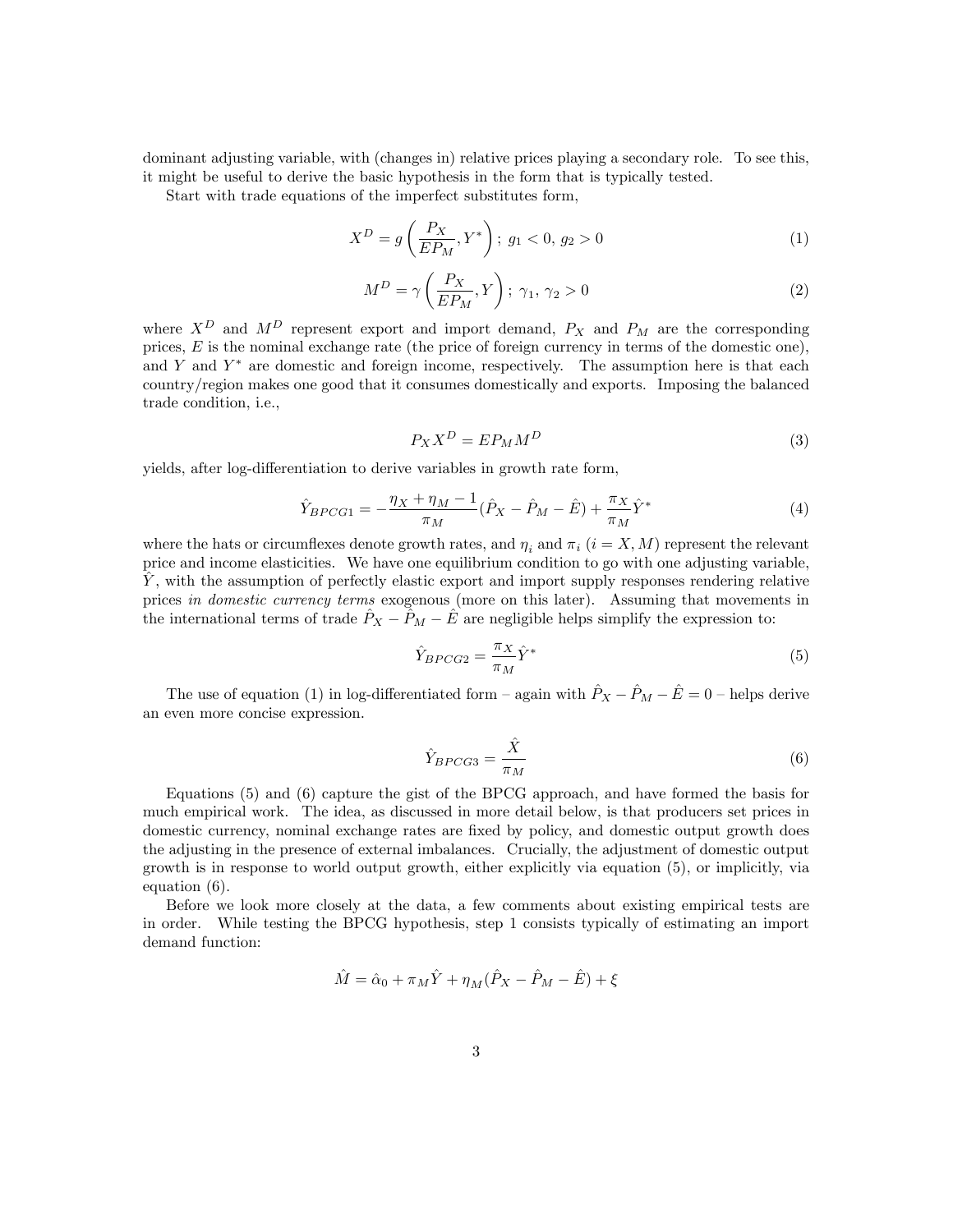Now suppose, as in the small country case (see below), relative price changes are negligibly small  $(P_X - P_M - E \approx 0)$ . Then, the expression reduces to:

$$
\hat{M} = \hat{\alpha}_0 + \pi_M \hat{Y} + \xi \tag{7}
$$

Having estimated  $\pi_M$ , step 2 then typically consists of estimating equation (6). Consider the implications. Ignoring the residual term  $\xi$ , which is expected to have a mean of zero,  $\pi_M$  =  $(M - \alpha_0)/\overline{Y}$ . Plugging this into equation ((6) yields:

$$
\hat{Y}_{BPCG3} = \frac{\hat{X}}{\hat{M} - \hat{\alpha}_0} \hat{Y}
$$

or, in other words, as long as the trade balance is relatively stable over time, the BPCG growth rate will be highly correlated with the actual growth rate. Moreover, if changes in "autonomous" imports  $(\alpha_0)$  are small, the correlation will approach unity.

Other studies base their tests on equation (5). This requires the additional estimation of an export demand equation.

$$
\hat{X} = \hat{\beta}_0 + \pi_X \hat{Y}^* + \epsilon \tag{8}
$$

Now eqs.  $(5)$ ,  $(7)$ , and  $(8)$  imply that

$$
\hat{Y}_{BPCG2} = \frac{\hat{X} - \hat{\beta}_0}{\hat{M} - \hat{\alpha}_0} \hat{Y}
$$

Again, the structure of the test facilitates a high correlation between the two growth rates as long as the trade balance is stable over time. Put differently, the traditional approach to testing the BPCG model is really a test of whether or not trade is balanced!

As discussed earlier, nearly balanced trade over the long run is a plausible approximation. Better approaches are required to address the more interesting question: what mechanisms constrain growth given a balance of payments constraint? It is time now to pursue one such approach.

#### 3 The nature of the constraint

Equation (5) directly presents a hypothesis; individual country growth rates are a positive function of world growth, the constant of proportionality depending on the relevant income elasticities of demand. This hypothesis is quite intuitive, and must by definition hold on average (since the world growth rate is an average of individual country growth rates). Moreover, it is easy to test. Perhaps surprisingly then, this prediction is negated in a significant number of cases. Using individual country data from the Penn World Tables (PWT 8.0), I calculated the world GDP as the sum of individual country GDPs. I then found geometric means for 5-year samples in order to minimize short-run cyclical movements. Figure 1 shows the resulting scatter plot between individual country growth rates and the world growth rate. The "wagon-wheel" pattern reveals something interesting; in many cases, as testified by the dense packing of near-vertical plots, individual country growth,  $RGDPNA\quad GROW TH$ , is largely independent of world growth, WORLD RGDPNA GROWTH. In almost a third of the cases (49 out of 167), the correlation is negative!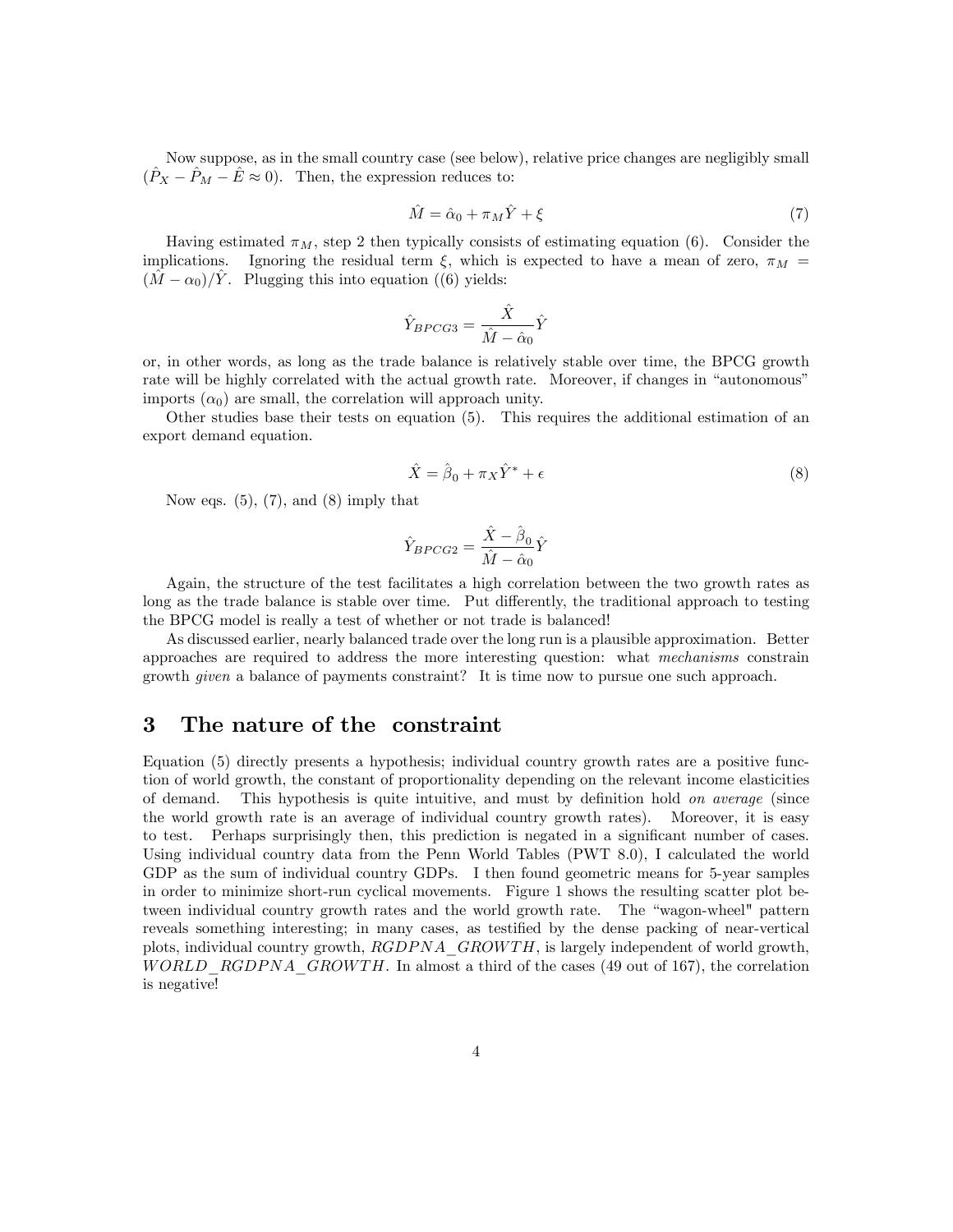

Figure 1: Invidual country versus world growth, 1950-20011. Source: PWT 8.0.

What is going on? Indeed, under certain conditions it is possible for income to *decline* following a rise in external demand for a countryís products. This happens, for example, if the substitution elasticities are very low both on the supply and demand sides, or if there are common shocks to the non-tradable sector across the world.<sup>5</sup> In reality, the reasons may vary from country to country, although the case of China, the most talked about recent success story, may be illustrative (see Figure 2). China grew relatively slowly when global growth was robust in the 1950s and 60s, and grew rapidly when global growth was less impressive in the 80s, 90s, and 2000s. Obviously the underlying story involves something more than the growth of world demand. The figure hints at one such story. The correlation between Chinese output and accumulation growth is robustly positive.

Figure 3 illustrates the Chinese story from a different angle. Notice once again how the periods of boom and low growth in China differ from similar ups and downs in global demand. In addition notice how periods of high (low) growth generally coincide with high (low) capital accumulation  $(RKNA \text{ GROW} TH)$ . We will have more to say about capital accumulation in the next two sections.

 $5$  See Razmi (2010) for a more detailed discussion.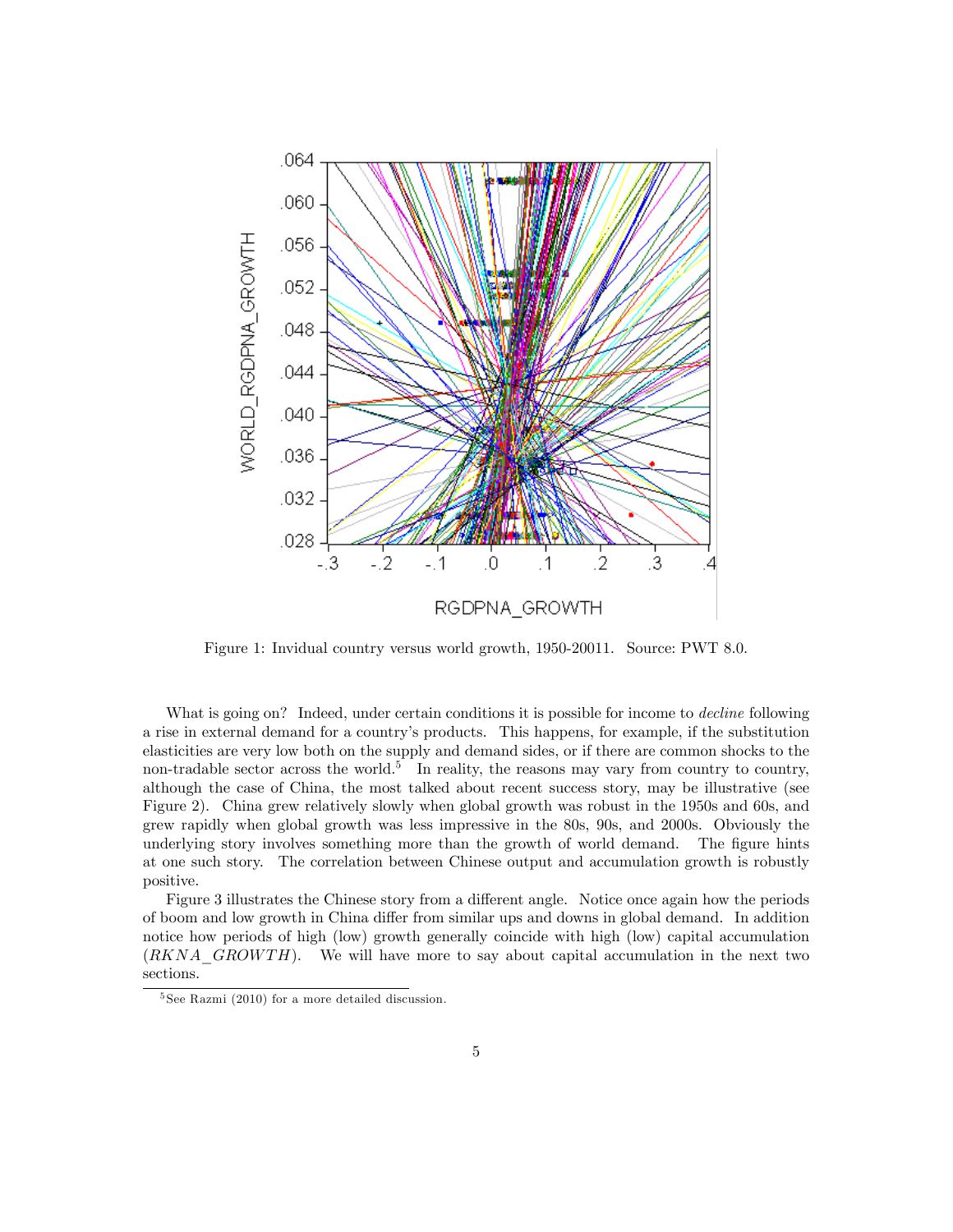

Figure 2: Chinese growth vs. (1) world growth, (2) accumulation. Calculations based on 5-year averages. Source: PWT 8.0.

#### 4 The role of relative prices

Relative prices are often ignored in the BPCG framework on the grounds either that: (1) they change little over time, or (2) price elasticities of demand are low, or (3) since it is changes in relative prices that matter (see equation (4)), successful growth would involve continuous depreciation rather than a one time change; such a scenario is unsustainable. These three explanations are logically distinct, and in some circumstances (1) and (2) may even be mutually inconsistent.<sup>6</sup> Point (2) may render impotent even large relative price changes. Large price elasticities of demand, on the other hand, may magnify the impact of small price changes. Thus, it is important to look at these assumptions in isolation.

As we show in the next section, (1) would imply the small country, price taking assumption, with infinitely elastic export *demand* and import supply elasticities. But in this case world demand growth becomes irrelevant! In a Keynesian price setting framework, with infinitely elastic export supplies, relative prices will change with the nominal exchange rate when measured in the same currency.<sup>7</sup>

Point (2), i.e., low demand elasticities, postulates that price elasticities of demand fail to satisfy the Marshall-Lerner condition. This does not render relative prices irrelevant. In fact, a logical implication that few economists would support as a policy implication  $-$  thanks to a large body of

 $6$ For example, as discussed later, the small country case involves small price changes exactly because elasticities are high.

<sup>&</sup>lt;sup>7</sup>Which is why nominal exchange rate changes have proportional effects on the real exchange rate in rigid price Keynesian models.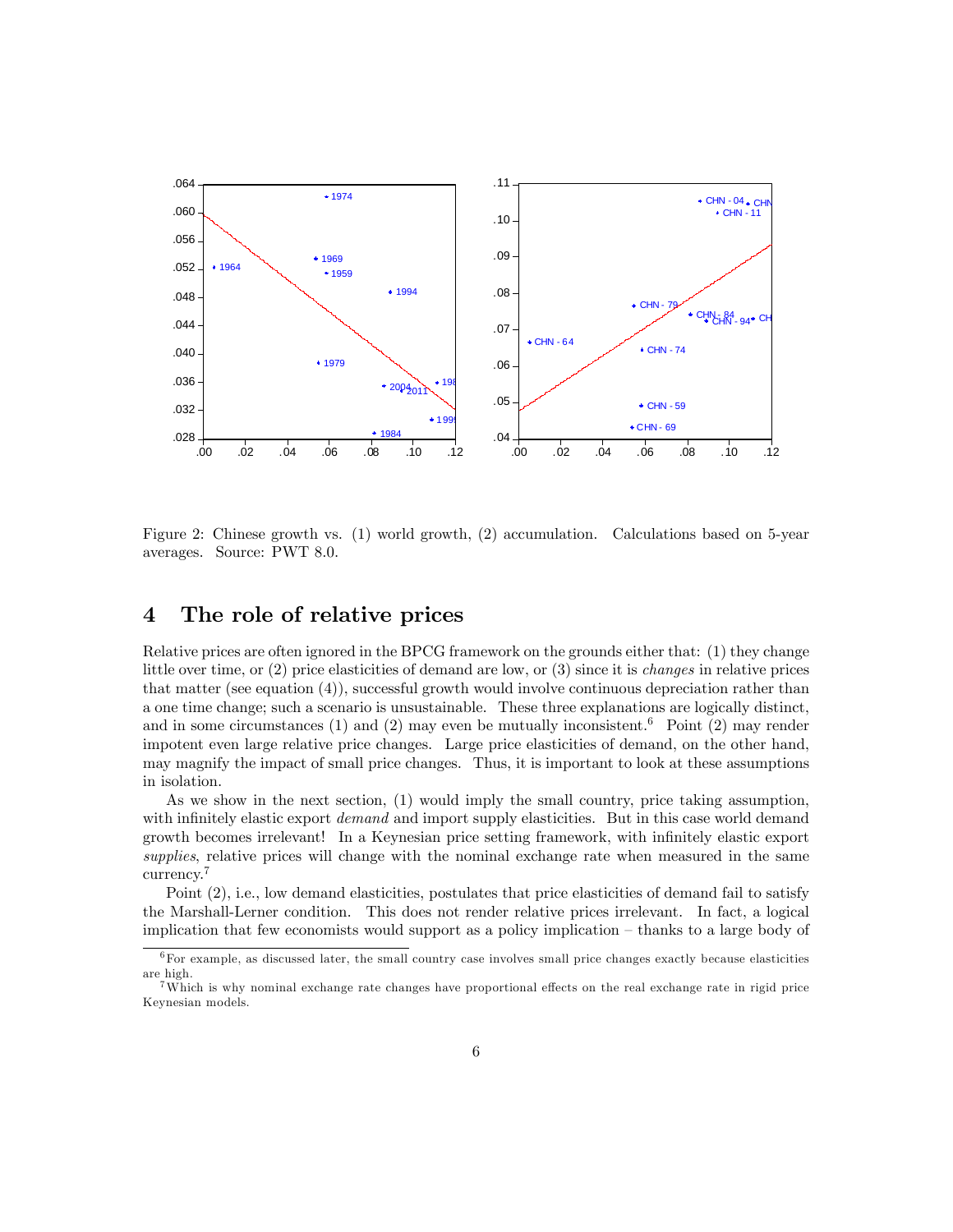

Figure 3: Trends in Chinese growth, capital accumulation, and global growth. Source: PWT 8.0.

empirical findings  $\overline{\phantom{a}}$  is to maintain an appreciated real exchange rate. But suppose the magnitude of elasticities is indeed such that  $\eta_X + \eta_M \approx 1$ , dampening the effects of relative price changes. The magnitude of trade elasticities is an empirical question that could at least potentially be addressed econometrically. Empirical work to date has been inconclusive although recent studies have tended to find long-run demand elasticities high enough to satisfy the Marshall-Lerner condition.<sup>8</sup> Moreover, it suffers from weaknesses such as the likely endogeneity of relative prices and the failure to take into account supply-side issues while estimating trade parameters.

Turning to supply-side price elasticities, both the BPCG framework and the Marshall-Lerner condition assume infinitely high export supply elasticities. But how plausible is this? One could argue that, for the typical country, it is quite reasonable to assume that the elasticity of supply from the rest of the world is infinitely high, i.e., the typical country is a price taker in the import market. The plausibility of high elasticities on the export supply side is much more questionable, especially once one thinks outside the very short run. It would require a deeply and permanently depressed economy with persistent underutilization of resources, especially capital. This is implausible for most advanced economies, not to speak of developing ones. In fact, traditional structuralist literature, even when coming from economists with Keynesian leanings, has emphasized low supply price elasticities for Southern countries.<sup>9</sup> This is in direct contrast to the BPCG assumption. The former assumption is also more consistent with the assumption of full capacity utilization for the South typically made by structuralist models.<sup>10</sup>

The issue of supply-side elasticities is relevant to that of low estimated demand elasticities. As

<sup>8</sup> See, for example, Hooper et al. (2000) and Bahmani-Oskoee and Niroomand (1998) for studies with large numbers of countries.

 $9$  See Prebisch (1950), Singer (1950), and related literature, for example.

 $10$  See Blecker (1996), Dutt (1990), and Taylor (1983), for example.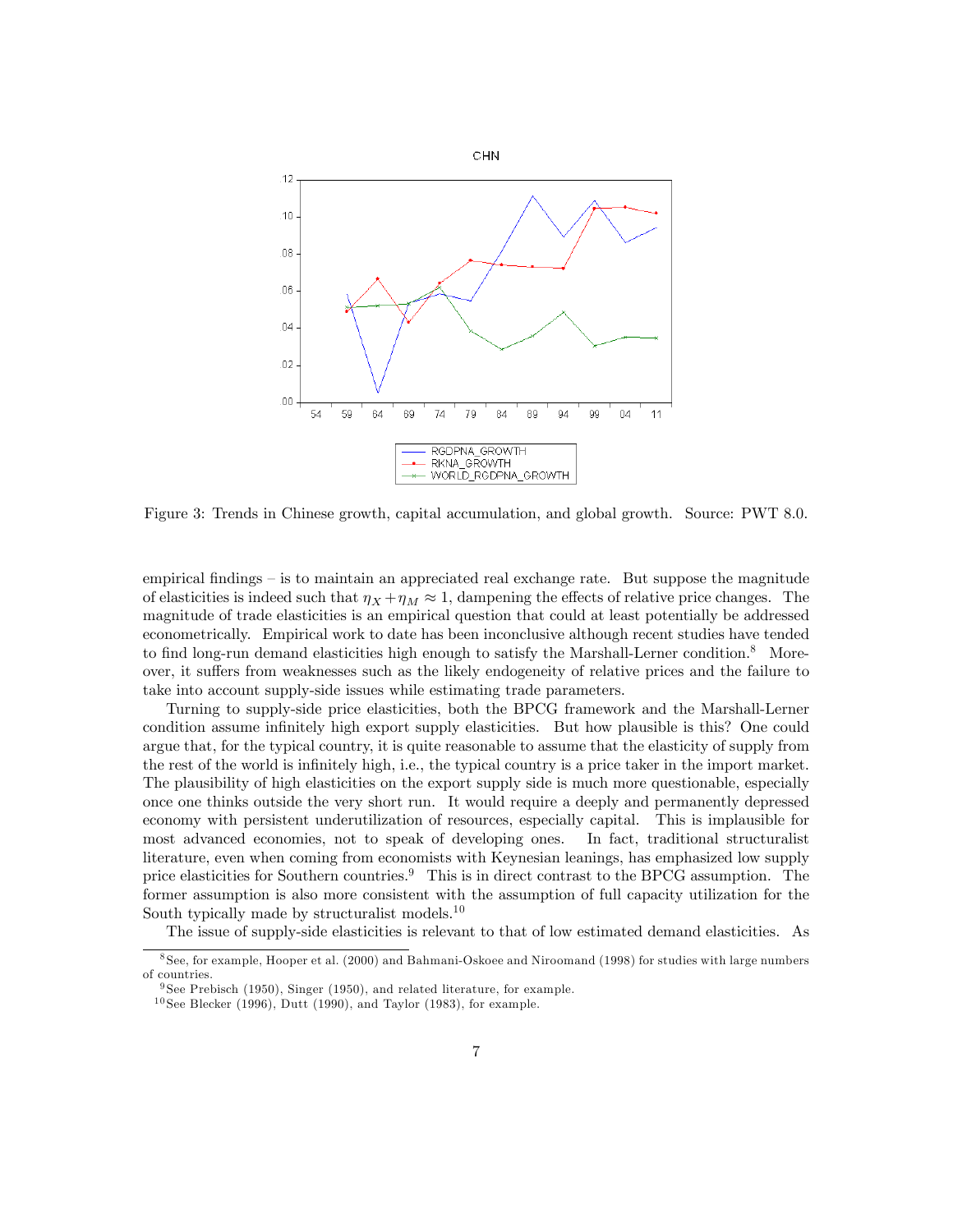discussed in the next section, with fully specified export and import good markets, relative prices are endogenous. Empirical studies of the BPCG model, however, do not estimate equations based on reduced form solutions. Instead, the assumption of an infinite price elasticity of supply removes the need to include supply-side variables. As Orcutt (1950) pointed out a long time ago, this is likely to introduce a significant downward bias in estimates of price elasticities. The reason is simple and can be intuitively explained. With an upward-sloping supply curve and a downward-sloping demand curve, demand-side shocks will create a positive correlation between export prices and equilibrium quantities while supply-side shocks will create a negative correlation. Econometric estimates that regress prices on quantities are likely to find the average effect, which, unless the former source of shocks is negligible, is likely to be misleadingly low. While the neglect of supply-side adjustments in estimating trade equations has traditionally been justified by the paucity of data, this argument is less tenable today, and recent studies  $-$  although none to my knowledge in the BPCG tradition  $h$  have begun to address this issue.<sup>11</sup>

On a related note, a broader question emerging from our earlier discussion is that of whether it is the level or rate of change of prices that matters. Based on equation (4), modelers in the BPCG tradition have argued that, if anything, it is the latter. This, however, is in conflict with a growing body of theoretical and empirical literature that has shown that output growth and investment are a positive function of the degree of real undervaluation, although this result tends to hold much more robustly for developing countries. This literature typically defines the relevant price as that of tradables relative to non-tradables. The tradable sector is generally associated with industrial production while agricultural products – rendered non-tradable in many cases by country regulations – and services constitute the bulk of non-tradables. If there is anything special about the tradable sector, then shifting resources toward this sector through the appropriate relative price signal can have beneficial consequences. Rodrik (2008), for example, hypothesizes that the tradable sector is subject to market imperfections to a greater extent. Boosting profitability in this sector through a policy of undervaluation could, therefore, act as a second best policy to achieve growth. Razmi et al. (2012), on the other hand, focus more on the presence of underemployed labor in developing economies where a modern industrial sector exists along with the traditional non-tradable sector. Boosting profitability through real undervaluation in such an economy can generate accumulation, growth, and industrial employment. These studies find positive and statistically significant effects of undervaluation on growth and investment, respectively.<sup>12</sup> Once again, China is not a bad choice for illustration (see Figure 4 below). Continuously depreciating the real exchange rate may not be required to deliver the goods.<sup>13</sup>

In sum, reasons (1) and (2), as stated above, are logically distinct and should not be mixed up. Regarding (1), the role of relative prices is logically inconsistent in the BPCG model, since constant and exogenous relative prices, i.e., purchasing power parity (PPP), is a small country assumption. If actual historical data indicate minimal relative price changes, that arguably supports the PPP view of the world. Regarding (2), if supply and demand both matter, then relative prices are

 $11$  See, for example, Cheung et al. (2009), who estimate that a one percent increase in the Chinese manufacturing capital stock – used as a proxy for export supply capacity  $-$ induces between a 2.2  $-2.5\%$  increase in real exports. Catão and Falcetti (2002) find an export supply elasticity nearing unity for Argentina.

<sup>&</sup>lt;sup>12</sup>Other relevant works include Hausmann et al. (2005), Levy-Yeyati and Sturzenegger (2007), Polterovich and Popov (2002), Frenkel and Ros (2006), and Porcile and Lima (2010).

 $13$ No pun intended. On a related note, Freund and Pierola  $(2008)$  find, based on a comprehensive sample, that real depreciations are associated with export accelerations. Changes in relative price levels, in other words, may generate sustained changes in the growth rates of exports. We do not pursue this matter here in the interest of maintaining focus.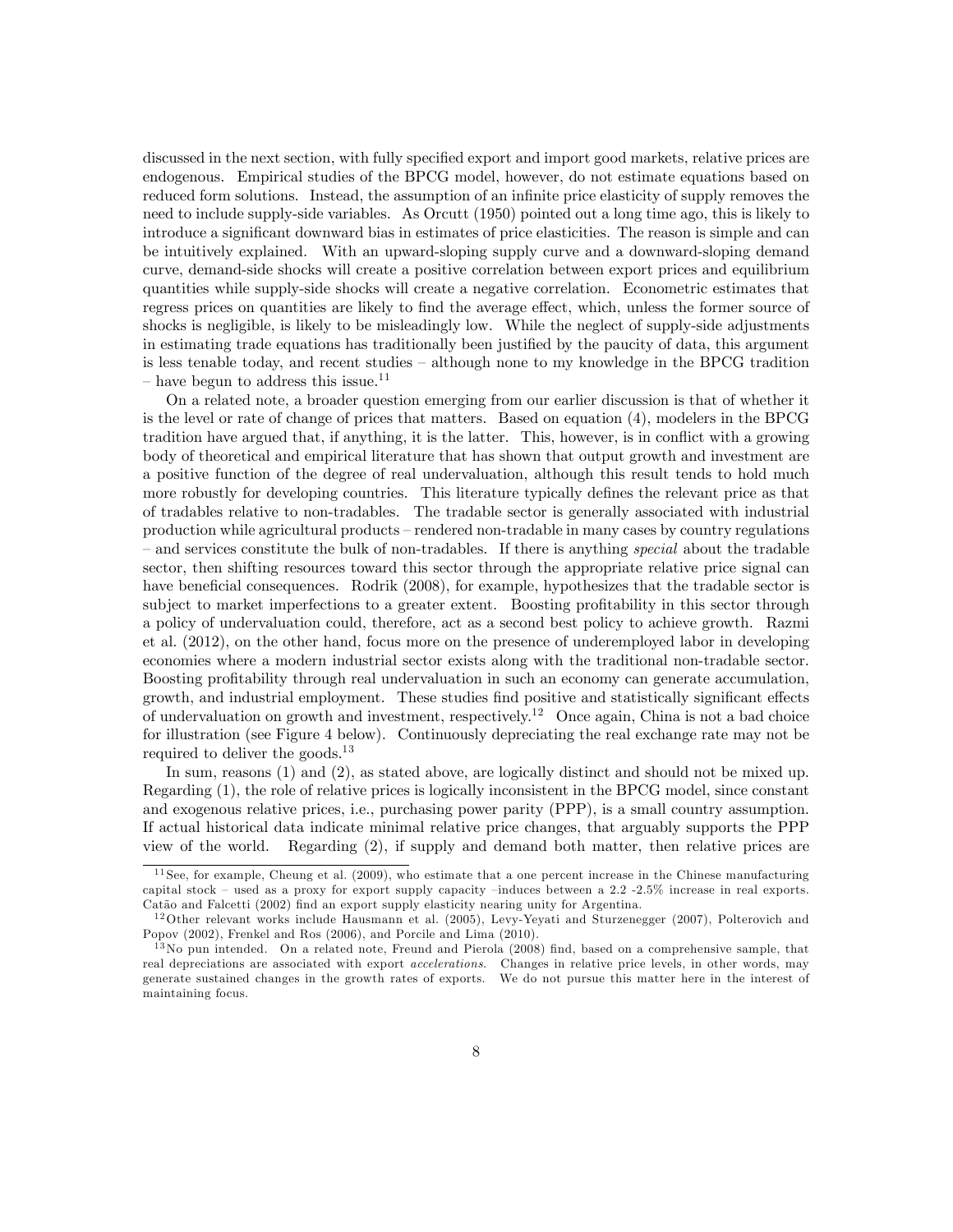

Figure 4: Scatter plots for China of the degree of undervaluation vs. (1) GDP growth (left panel), and (2) accumulation (growth of capital stock) (right panel). Source: PWT 8.0

endogenous, and there is likely to be a downward bias in the standard estimates of price elasticities. In any event, this is an empirical question. Most studies have only estimated demand side equations with relative prices treated as exogenous. The assumption required for this, i.e., infinite supply elasticities, is at least as strong as that underlying the PPP doctrine. Regarding (3), there is growing evidence that when it comes to relative prices the level rather than, or in addition to, changes may matter for profitability and investment.

Finally, we end this section on a broader note, by stepping back for one more look at the question of output versus relative price adjustment in the face of external imbalances. It is often argued that output adjustments tend to overwhelmingly dominate. As pointed out before, this runs counter to much structuralist literature concerning North-South interactions. Moreover, empirical data indicate, at least in the case of dramatic events, that relative prices do adjust. Figures 4 and 5 illustrate such adjustments. Notice the large real depreciation in Mexico coincident with the crises of 1981-82 and 1994, and similar developments in Brazil (1982 and 1999), and Argentina (2002). In the case of the two East/Southeast Asian economies, notice the large depreciations following the Asian crisis of 1997-8.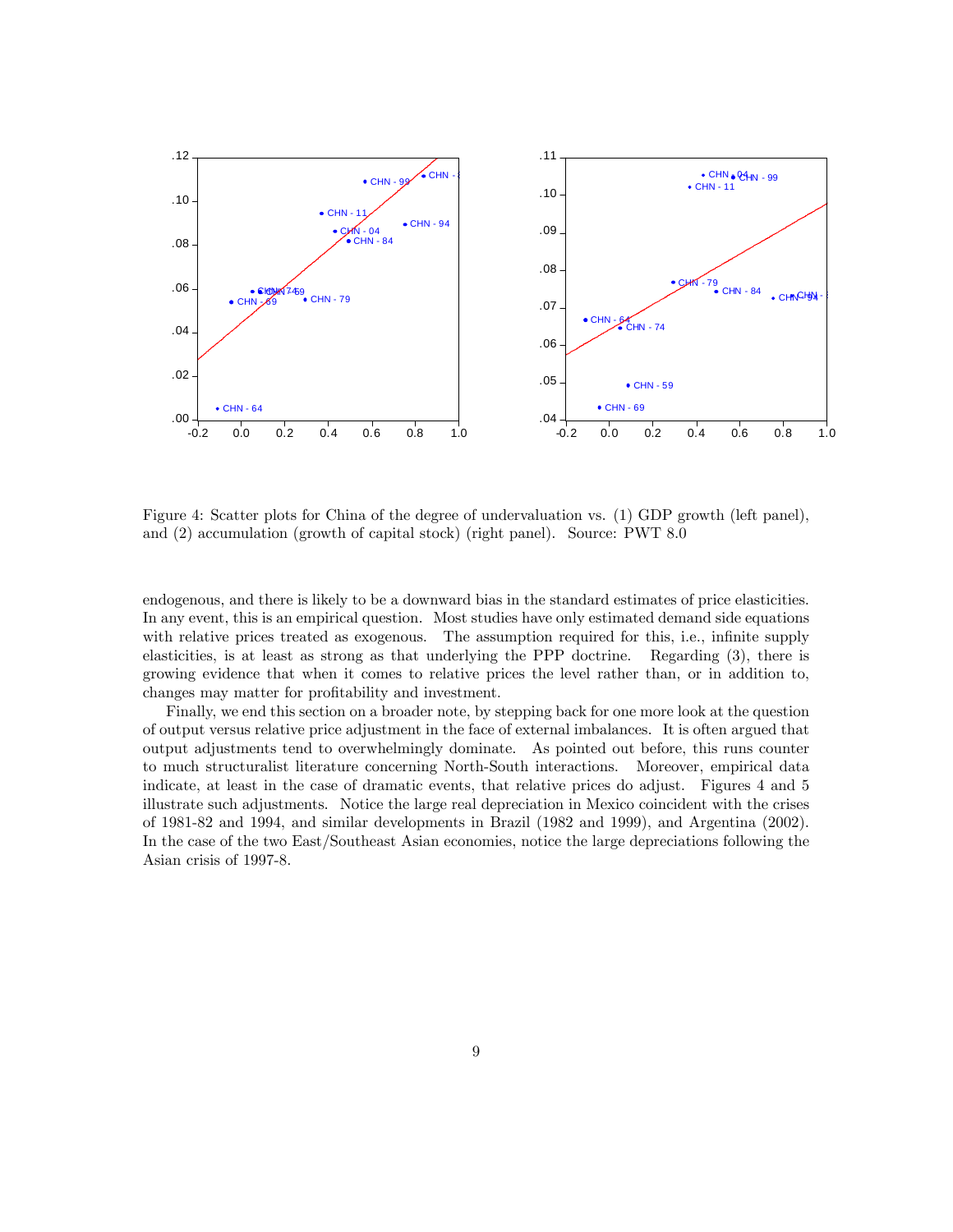

CPI-based real exchange rates. Source: World Development Indicators



Figure 5: CPI-based real exchange rates. Source: World Devlopment Indicators

Simultaneous adjustment in output and relative prices, dramatically illustrated here for the case of large movements, is not surprising. As argued by Krugman (1988), output and relative price adjustments are better seen as complements rather than substitutes.<sup>14</sup> The reason can be intuitively explained with the aid of a simple example. Consider a two country world and suppose that removal of a trade imbalance between the two countries requires a transfer of expenditure equivalent to \$1 billion dollars from Country A to the rest of the world (ROW). Suppose further that the marginal propensity to spend on domestic goods is 0.8 in Country A. Then a \$1 billion cut in expenditure in Country A translates into a fall in demand for that countryís good worth \$800 billion. What must be the marginal propensity to import in ROW to avoid an excess supply

 $14$ An earlier discussion of these issues, which came to be known as the "transfer problem" emerged from the debates between Keynes and Bertil Ohlin on the German reparation issue.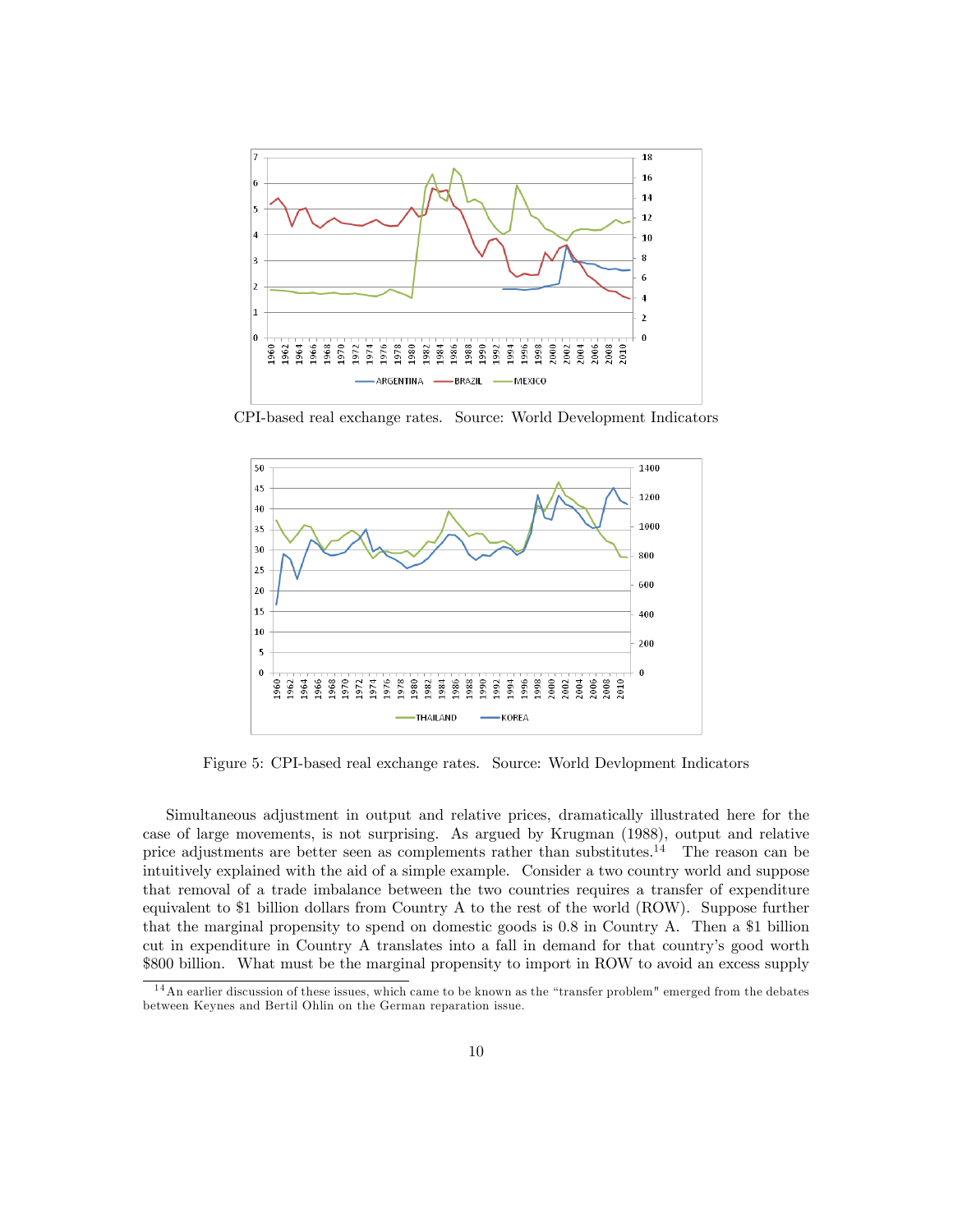of goods in Country A? The answer obviously is  $0.8^{15}$  But such a high marginal propensity runs in the face of all evidence that points to a "home bias" in consumption (not to mention the fact that most domestic goods are typically non-traded). Suppose more plausibly instead that the marginal propensity to import in ROW too is 0.2. This means that the transfer of spending power increases ROW demand for the Home good by \$200 billion. We end up with an excess supply of Country A goods worth \$600 billion,. Over time, faster growth in ROW may increase expenditure sufficiently to remove the excess supply, but barring the situation where ROW has high levels of excess capacity, relative prices will have to give during the transition. To borrow John Williamson's evocative phrase, the idea of an "immaculate transfer" is too good to be true.

#### 5 Issues of causation

It is now time to summarize the previous discussion, and expand on its implications, with the help of a simple framework that captures both supply and demand side issues. This section presents the framework and shows that relative prices are constant only in the small country case. Moreover, while it is the growth of world demand that matters for domestic output growth in the BPCG case (i.e., perfectly elastic supply with under-utilized resources), this is no longer true in the small country case where the relevant variable instead is the rate of domestic capital accumulation. The theoretical implications for the testing of the BPCG model are then drawn out as a segue to the preliminary empirical exploration carried out in the next section.

Consider trade supply and demand equations of the standard form:<sup>16</sup>

$$
X^S = f(P_X, K); f_1, f_2 > 0
$$
\n(9)

$$
X^{D} = g\left(\frac{P_{X}}{EP_{M}}, Y^{*}\right); g_{1} < 0, g_{2} > 0
$$
\n(10)

$$
M^S = \alpha(P_M); \ \alpha \ge 0 \tag{11}
$$

$$
M^D = \gamma \left(\frac{P_X}{E P_M}, Y\right); \ \gamma_1, \ \gamma_2 > 0 \tag{12}
$$

where  $K$  denotes a scale variable, such as the level of the capital stock, that reflects the capacity to export.<sup>17</sup> The inclusion of nominal rather than relative prices in the supply functions reflects the simplifying assumption that each country produces a single good and imports the other one, i.e., there is no substitution between exportables and importables on the production side.

The exportable market clearing condition then becomes:

$$
X^S = X^D = X
$$

which, after log-differentiating, yields

<sup>&</sup>lt;sup>15</sup>I use a numerical exercise here for intuition but the conclusions will hold as long as the marginal propensities to import for the two areas add up to less than unity, that is, as long as there is some home bias in at least one country.

 $16$ Notice that equations (10) and (12) are the same as eqs. (1) and (2) defined earlier but we re-state them here for convenience.

 $17$  This could be interpreted as reflecting the stylized fact that the tradable industrial sector is generally the more capital-intensive one, especially in developing countries.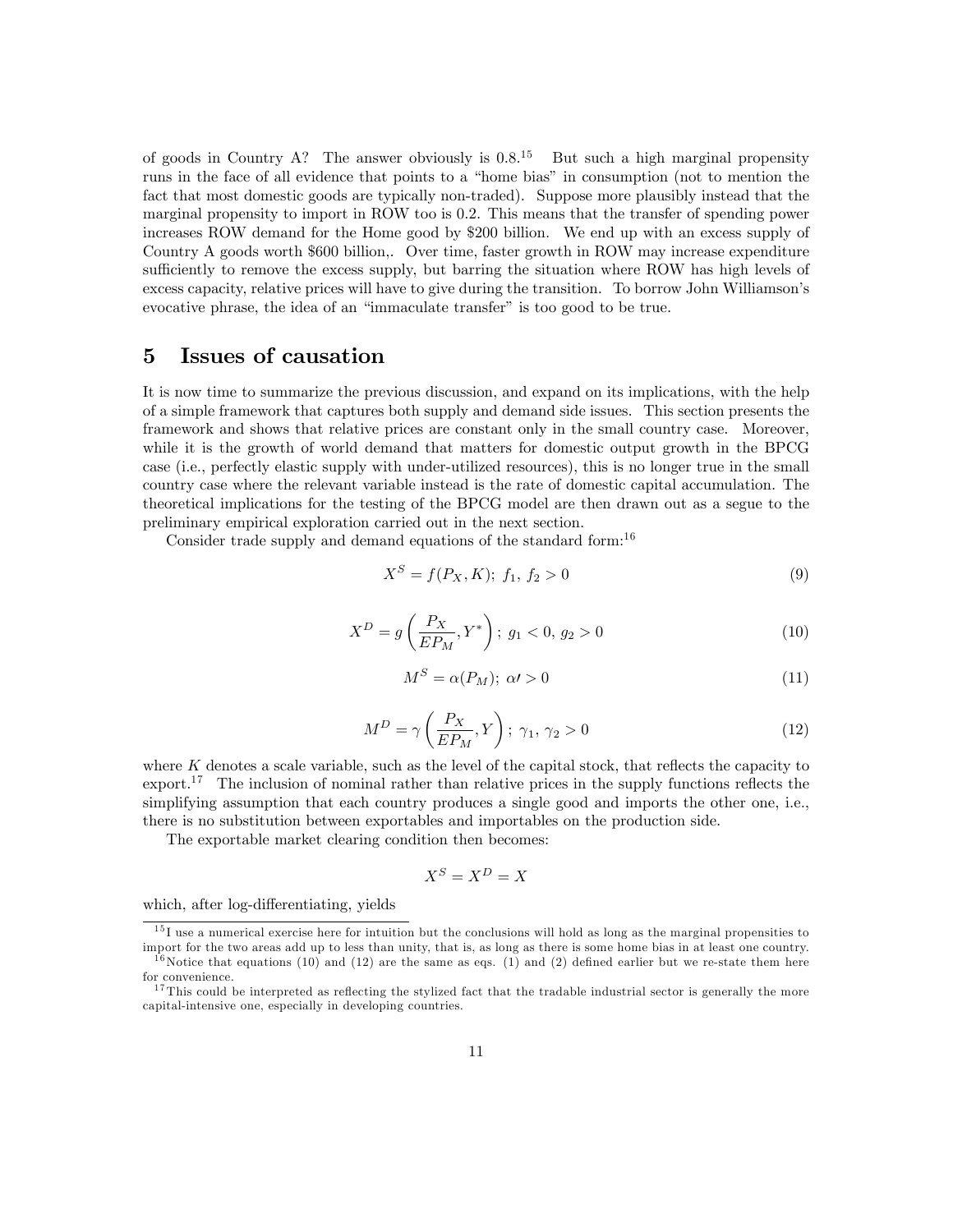$$
\hat{P}_X = \frac{\eta_X(\hat{P}_M + \hat{E}) - \sigma_K \hat{K} + \pi_X \hat{Y}^*}{\eta_X + \varepsilon_X} \tag{13}
$$

where  $\eta_X$  is the price elasticity of demand for our exports,  $\varepsilon_X$  is the corresponding price elasticity of supply, and  $\sigma_K$  and  $\pi_X$  are the scale elasticities of supply and demand.

Similarly, the market equilibrium condition for importables yields,

$$
\hat{P}_M = \frac{\eta_X(\hat{P}_X - \hat{E}) + \pi_M \hat{Y}}{\eta_M + \varepsilon_M} \tag{14}
$$

Finally, the trade balance condition rounds out the framework:

$$
P_XX=EP_MM
$$

or, after log differentiating,

$$
\hat{P}_M = \frac{1 + \varepsilon_X}{1 + \varepsilon_M} \hat{P}_X - \frac{1}{1 + \varepsilon_M} \hat{E}
$$
\n(15)

Equations (13), (14), and (15) yield three equations in  $\hat{P}_X$ ,  $\hat{P}_M$ , and  $\hat{Y}$ . Substituting the latter into (13) yields the reduced form solution for  $P_X$ .

$$
\hat{P}_X = \frac{\eta_X \varepsilon_M \hat{E} - (1 - \eta_X + \varepsilon_M) \sigma_K \hat{K} + (1 + \varepsilon_M) \pi_X \hat{Y}^*}{(\eta_X + \varepsilon_X) \varepsilon_M + (1 - \eta_X) \varepsilon_X} \tag{16}
$$

Next, from equations (16) and (15),

$$
\hat{P}_M = -\frac{(1 - \eta_X)\varepsilon_X \hat{E} - (1 - \eta_X)\sigma_K \hat{K} + (1 + \varepsilon_X)\pi_X \hat{Y}^*}{(\eta_X + \varepsilon_X)\varepsilon_M + (1 - \eta_X)\varepsilon_X} \tag{17}
$$

Before we derive the expression for output growth, it would be worthwhile to highlight some implications:

1. First, with an infinite elasticity of world supply of our imports (i.e.,  $\varepsilon_M \longrightarrow \infty$ ), an assumption shared by the BPCG and small country models,

$$
\hat{P}_X = \frac{\eta_X}{\eta_X + \varepsilon_X} \hat{E} + \frac{\pi_X}{\eta_X + \varepsilon_X} \hat{Y}^*
$$
\n(18)

$$
\hat{P}_M = -\frac{(1 - \eta_X)\varepsilon_X \hat{E} - (1 - \eta_X)\sigma_K \hat{K} + (1 + \varepsilon_X)\pi_X \hat{Y}^*}{(\eta_X + \varepsilon_X)\varepsilon_M + (1 - \eta_X)\varepsilon_X} \tag{19}
$$

2a Furthermore, with  $\varepsilon_X \longrightarrow \infty$  (i.e., the BPCG case),  $\hat{P}_X = \hat{P}_M = 0$ .

2b Alternatively, with  $\eta_X \longrightarrow \infty$  (the small country case),  $\hat{P}_X = \hat{E}$ , while  $\hat{P}_M = 0$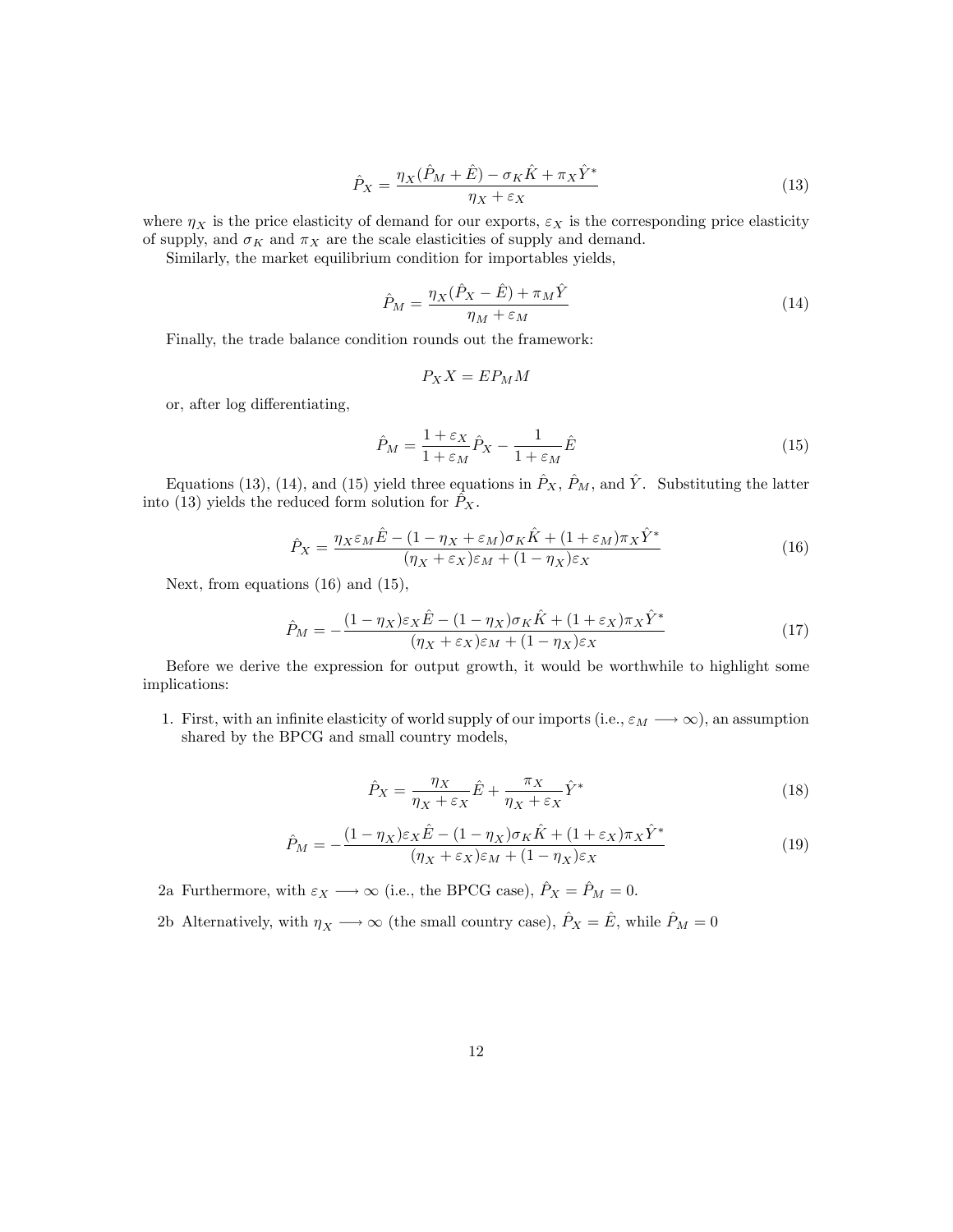Notice first that, in the general case, relative prices are endogenous and are constant only in the small country case.<sup>18</sup> A nominal devaluation has no effect in the latter case on relative prices when measured in the same currency unit, i.e., the terms of trade are exogenous. In the BPCG case, 2a,  $\hat{P}_X - \hat{E} - \hat{P}_M = -\hat{E}$ , i.e., a nominal devaluation affects relative prices equiproportionately. Second, due to their different underlying assumptions, PPP cannot be used to justify the omission of relative prices while deriving the BPCG expression. Third, in the BPCG case, it is demand-side price elasticities  $(\eta_X, \eta_M)$  that come into play while in the small country case, it is the supply side elasticity  $\varepsilon_X$  that matters. This is exactly because, in the BPCG case, relative prices change, so that demand side substitution comes into play via eqs. (10) and (12). In the small country case, a nominal devaluation translates into a rise in the domestic export price but does not cause relative price changes, so that the supply of exportables rises (via equation  $(9)$ ) without affecting demand.

Finally, turning to output growth, from (13), (14), and (17),

$$
\hat{Y} = \frac{(\eta_X + \eta_M - 1)\varepsilon_M}{(\eta_X + \varepsilon_X)\varepsilon_M + (1 - \eta_X)\varepsilon_X} \frac{\varepsilon_X}{\pi_M} \hat{E} + \frac{(\eta_X + \eta_M - 1)\varepsilon_M}{(\eta_X + \varepsilon_X)\varepsilon_M + (1 - \eta_X)\varepsilon_X} \frac{\sigma_K}{\pi_M} \hat{K} + \frac{(\eta_M + \varepsilon_M)\varepsilon_X + (1 - \eta_M)\varepsilon_M}{(\eta_X + \varepsilon_X)\varepsilon_M + (1 - \eta_X)\varepsilon_X} \frac{\pi_X}{\pi_M} \hat{Y}^*
$$
\n(20)

Implications under alternative scenarios:

1' With  $\varepsilon_M \longrightarrow \infty$  (both BPCG and small country case),<sup>19</sup>

$$
\hat{Y} = \frac{\eta_X + \eta_M - 1}{\eta_X + \varepsilon_X} \frac{\varepsilon_X}{\pi_M} \hat{E} + \frac{\eta_X + \eta_M - 1}{\eta_X + \varepsilon_X} \frac{\sigma_K}{\pi_M} \hat{K} + \frac{\varepsilon_X + 1 - \eta_M}{\eta_X + \varepsilon_X} \frac{\pi_X}{\pi_M} \hat{Y}^*
$$

2a' Furthermore, with  $\varepsilon_X \longrightarrow \infty$  (BPCG case),

$$
\hat{Y} = \frac{\eta_X + \eta_M - 1}{\pi_M} \hat{E} + \frac{\pi_X}{\pi_M} \hat{Y}^*
$$

2b<sup>'</sup> Alternatively, with  $\eta_X \longrightarrow \infty$  (small country case),

$$
\hat{Y} = \frac{\varepsilon_X}{\pi_M} \hat{E} + \frac{\sigma_K}{\pi_M} \hat{K}
$$

In the BPCG case, world growth (demand) matters whereas in the small country case, it is domestic capital accumulation via growth in the capacity to export.<sup>20</sup> To the extent that investment (normalized by the level of capital stock) is a function of the profit rate in the exportable/tradable sector, which in turn is a function of the relative price of the tradable/exportable product (Home doesn't produce the importable), the growth rate is a function of the *level* of relative prices. Thus,

<sup>&</sup>lt;sup>18</sup>Notice from 2b that  $\hat{P}_X - \hat{E} - \hat{P}_M = 0$ .

<sup>&</sup>lt;sup>19</sup>Recall that  $\eta_X + \eta_M - 1$  is the Marshall-Lerner condition (which is derived assuming infinite export supply elasticities).

<sup>&</sup>lt;sup>20</sup>The appearance of the *nominal* exchange rate as a determinant of growth of real output may appear a bit puzzling. Recall that changes in the nominal exchange rate translate into real changes in the BPCG set-up. Since producers set prices in their own currency, a change in the nominal exchange rate turns into a change in the relative price facing consumers. In the small country case, by contrast, a nominal exchange rate change translates into a change in the domestic currency export price facing producers.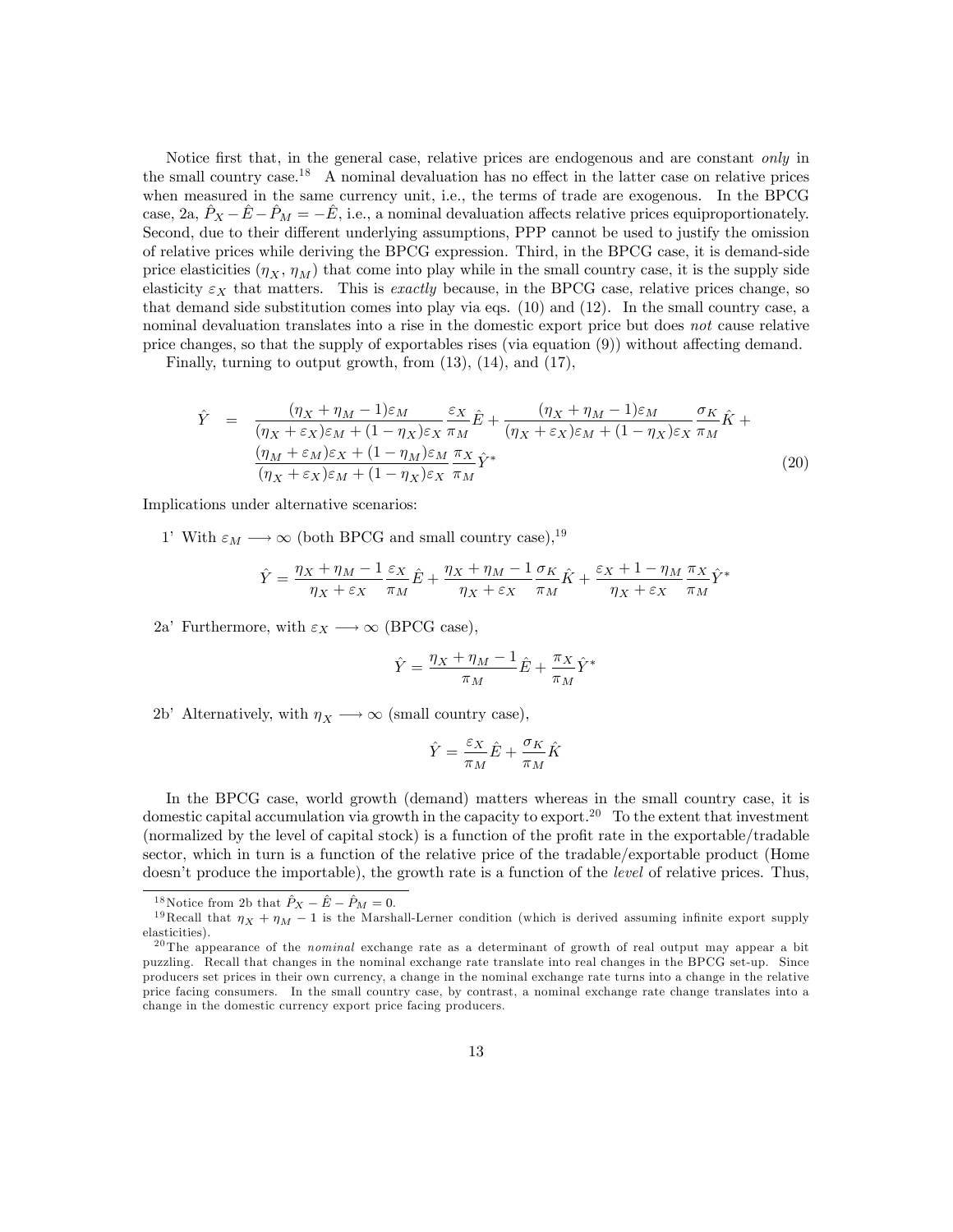ultimately, it is the level of the real exchange rate that partly drives growth in the small country case. More realistically, it is a combination of these factors that drives growth, although one might argue that the drivers will vary across economies and with the time horizon under consideration.

If relative prices and investment matter, then arises the question of causation. Given output adjustment that respects the balance of payments constraint, at least two channels emerge:

 $(1)$  In the traditional BPCG story, causation is based on Case 2a' and flows from world demand growth to exports, and from there to income growth and the ability to import capital goods.

 $(2)$  In an alternative story, based on equation  $(2b^{\prime})$ , the causation flows from accumulation (perhaps involving capital goods imports) to an increase in output growth and the capacity to export (and import), thus avoiding running into balance of payments problems. $21$ 

It is time for a preliminary look at the data.

#### 6 Preliminary empirical exploration

Ideally, one would like to estimate reduced form equations such as eqs. (17) - (20) to gain some idea of the magnitudes of parameters. The scope of the present paper precludes such an effort. However, the previous section suggests Öve variables on which to base a preliminary empirical exploration: (1) world demand growth in real terms, (2) relative price changes, (3) capital stock growth, (4) real exchange rate levels, and of course, (5) real domestic income growth. I obtained data for these variables from the Penn World Tables (PWT 8.0). Table 2 provides a data dictionary. I have data for 167 countries for the period 1950-2011. All data are averaged over 5 year periods, except for the period (2005-11), which spans seven years.

Let's begin with a look at the correlation matrix (Table 3). The correlation that stands out with a magnitude of 0.60 is the positive one between the growth of domestic capital stock and domestic output. The correlation between domestic and world GDP growth is also positive but, at 0.17, much lower.<sup>22</sup> Simple correlations may be misleading, of course. We need to dig deeper.

 $21$  This is essentially the mechanism at work in Razmi et al. (2012).

<sup>&</sup>lt;sup>22</sup> Notice that the variable capturing world growth, WORLD\_RGDPNA\_GROWTH includes data for the entire world, and hence has the same value for all countries in a given year. Changing the calculation of this variable so as to exclude the GDP data for each individual country for which the world growth rate is calculated makes no noticeable difference to any of our results. The correlation between the two growth rate series is almost perfect.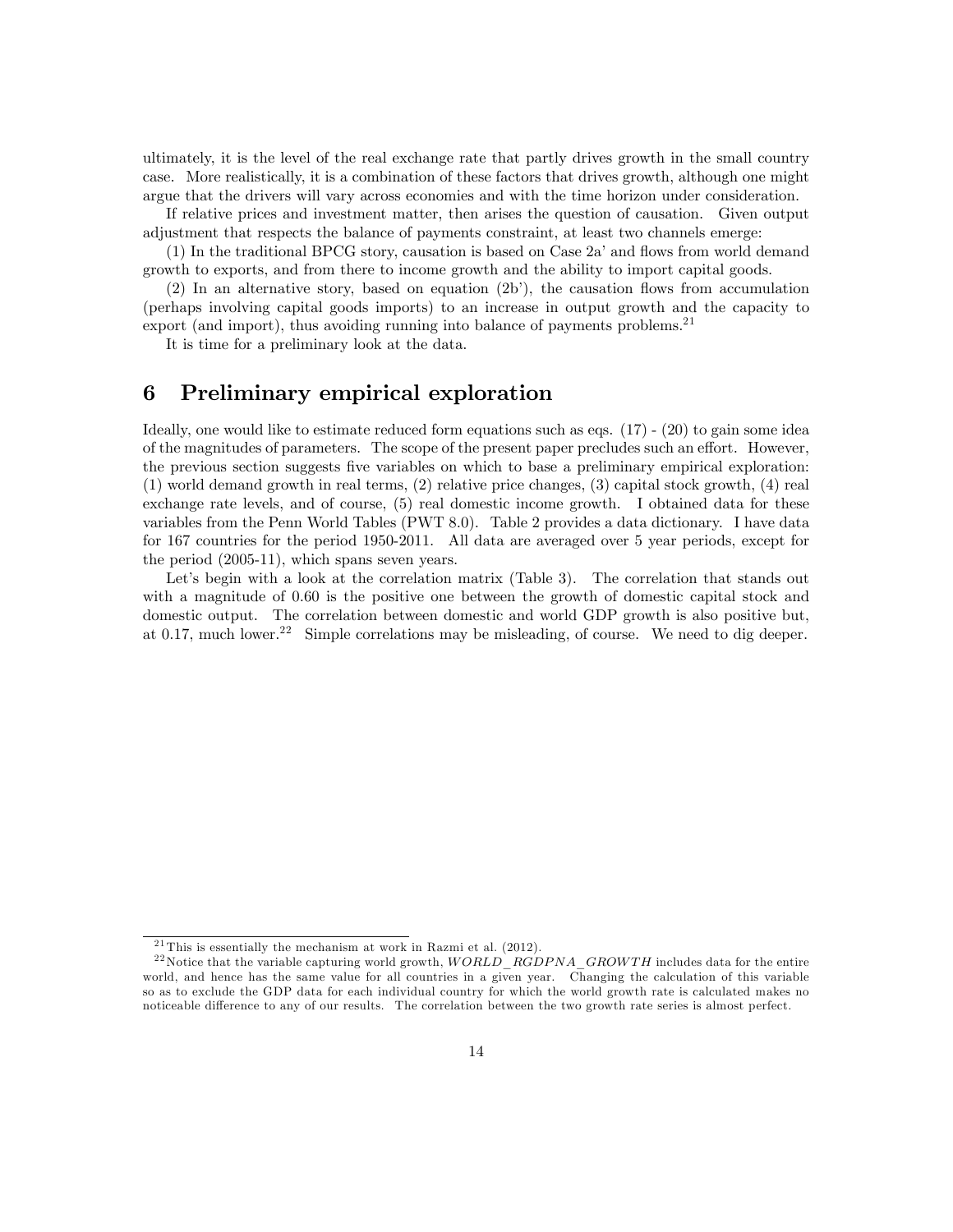|                                                  | Coverage      | 1950-2011                                 | PWT 8.0 1950-2011                                          | PWT 8.0 1950-2011        | PWT 8.0 1950-2011                                                                                       | 1950-2011                                      |                                       |                                  | 1950-2011                                               | 1950-2011                                                               | PWT 8.0 1950-2011                                               |                       |                                  |                                              |
|--------------------------------------------------|---------------|-------------------------------------------|------------------------------------------------------------|--------------------------|---------------------------------------------------------------------------------------------------------|------------------------------------------------|---------------------------------------|----------------------------------|---------------------------------------------------------|-------------------------------------------------------------------------|-----------------------------------------------------------------|-----------------------|----------------------------------|----------------------------------------------|
|                                                  | Source        | PWT8.0                                    |                                                            |                          |                                                                                                         | PWT8.0                                         |                                       |                                  | $\rm PWT$ 8.0                                           | ${\rm PWT}$ 8.0                                                         |                                                                 |                       |                                  |                                              |
| Table 2: Data definitions, sources, and coverage | Definition    | Real GDP at constant 2005 national prices | $=[(RGDPNA_t/RGBPNA_{t-1})^{0.2}]-1$<br>(in mil. 2005US\$) | $= \sum_{i=1} \, RGDPNA$ | $WORLD$ RGDPNA <sub>t</sub> $\Big)^{0.2}$ -1<br>$\sqrt{WORLD\_RGBPNA_{t-1}}$<br>$\overline{\mathbf{I}}$ | Capital stock at constant 2005 national prices | $(in \text{ mil. } 2005 \text{US}\$)$ | $=[(RKNA_t/RKNA_{t-1})^{0.2}]-1$ | Units of domestic currency per unit of foreign currency | Price level of exports, price level of USA GDP<br>$\text{in } 2005 = 1$ | Price level of imports, price level of USA GDP<br>in $2005 = 1$ | $= PL_X/PL_M$         | $=[(RPLX_t/RPLX_{t-1})^{0.2}]-1$ | The log of real exchange rate undervaluation |
|                                                  | Code          | RGBPNA                                    | RGDPNA_GROWTH                                              | WORLD RGDPNA             | WORLD RGDPNA GROWTH                                                                                     | RKNA                                           |                                       | $RKNA$ $GROWTH$                  | XR                                                      | $PL\_X$                                                                 | PL M                                                            | RPLX                  | RPLX CHANGE                      | <b>LNUNDERVAL</b>                            |
|                                                  | Variable Name | GDP                                       | GDP Growth                                                 | World GDP                | World GDP Growth                                                                                        | Capital stock                                  |                                       | Capital stock growth             | Exchange rate                                           | Export price                                                            | Import price                                                    | Relative export price | Change in RPLX                   | Undervaluation                               |

Table 3: Correlation matrix. Source: PWT  $8.0\,$ Table 3: Correlation matrix. Source: PWT 8.0

|                     |               | RGDPNA_GROWTH WORLD_RGDPNA_GROWTH RKNA_GROWTH RPLX_GROWTH LNUNDERVAL |        |      |      |
|---------------------|---------------|----------------------------------------------------------------------|--------|------|------|
| RGDPNA GROWTH       | $\frac{8}{1}$ |                                                                      |        |      |      |
| WORLD RGDPNA GROWTH | 0.17          |                                                                      |        |      |      |
| RKNA GROWTH         | 8.<br>0.9     | 0.02                                                                 | ខ<br>÷ |      |      |
| RPLX GROWTH         |               | $-0.05$                                                              | 0.07   | 1.00 |      |
| NUNDERVAI           | 0.07          | $-0.02$                                                              | йí     | 0.02 | 1.00 |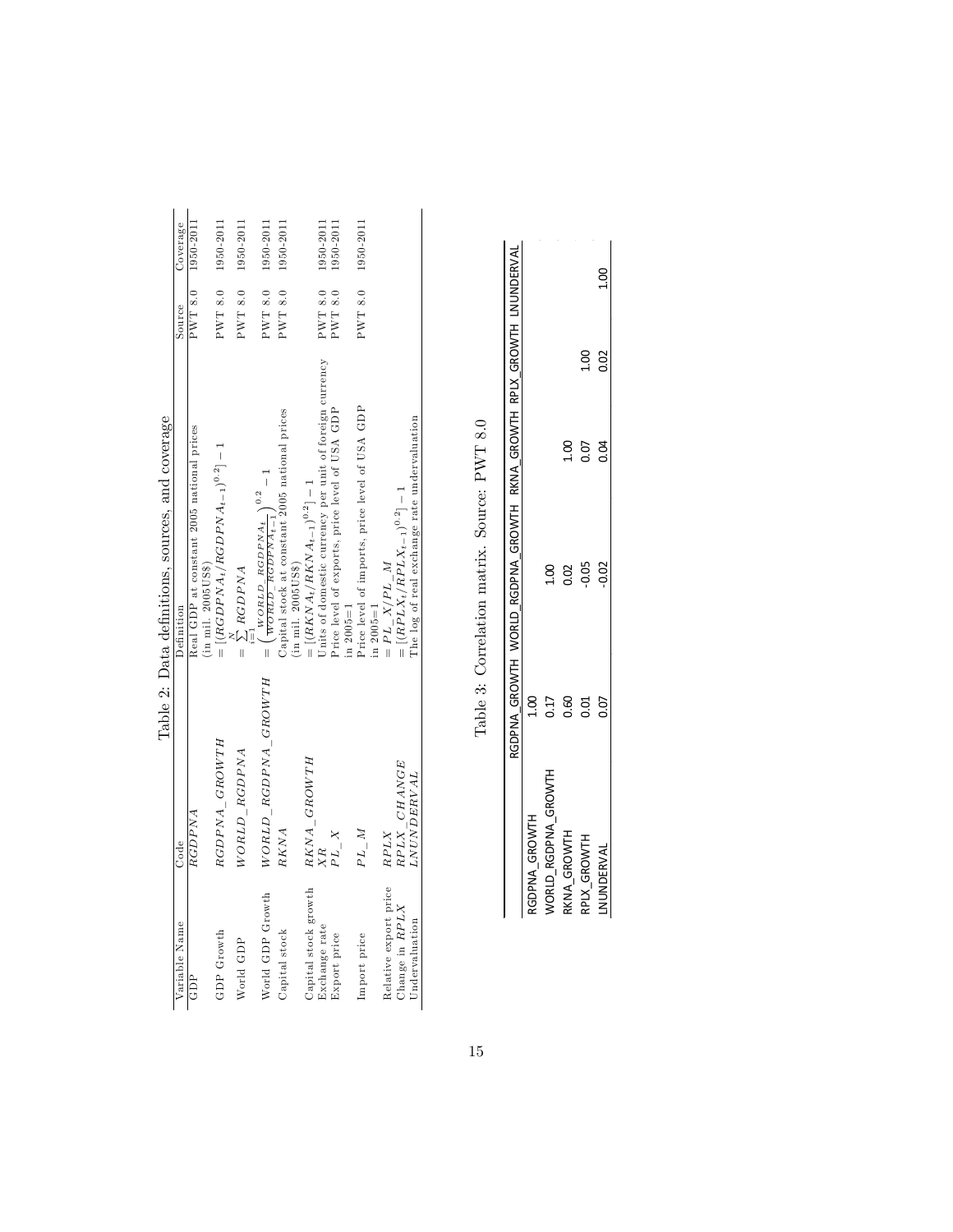Table 4 presents estimates from regressions based on the following general form of equation (20):

#### $RGDPNA\_GROW TH_i = \varphi_0 + \varphi_1 \times WORDLA\_GROW TH + \varphi_2 \times RKNA\_GROWTH_i +$  $\varphi_3 \times RPLX \_GROWTH_i + f_i + \epsilon$  (21)

Column (1) presents estimates from a simple regression involving national growth rates, a constant term, and the world growth rate. Heterogeneity across cross-sections is addressed through a fixed effects specification, although I cannot control for time fixed effects due to the presence of the world growth rate term. Columns  $(2)-(4)$  introduce additional variables. Columns  $(5)-(8)$  incorporate lags and another control variable discussed earlier, i.e., the (log of) degree of real undervaluation  $(LNUNDERVAL)$ <sup>23</sup>

Let's start with the simplest possible specification. Column (1) presents the estimates derived with WORLD RGDPNA GROWTH as the only regressor. The coefficient on the world growth rate is positive and significant at the one percent level. A one percentage point increase in the world growth rate increases average country growth by 0.55 percentage points. However, this coefficient declines somewhat once we add  $RKNA$  GROW TH as an additional explanatory variable, which has a coefficient of 0.58, and is significant at the one percent level (see Column  $(2)$ ). Indeed, column  $(3)$  shows that the standardized coefficient for accumulation is more than three times that of world growth.<sup>24</sup>

Columns (4) and (5) introduce the growth of relative export price  $(RPLX \quad GROW TH)$  and LNUNDERV AL, respectively. As shown earlier, the former is an endogenous variable unless we make the small country assumption. In keeping with tests of the BPCG hypothesis, I treat it as exogenous here, although we relax this assumption shortly. Both variables are insignificant, even though the signs accord with prior expectations. The negative sign associated with  $RPLX$  GROW TH is what one would expect if the Marshall-Lerner condition is satisfied. The positive sign associated with LNUNDERV AL is consistent with the literature on real undervaluation and growth discussed earlier, although some of the effect of this variable on growth via investment may already be captured by the inclusion of  $RKNA$   $GROWTH$ .

Columns (6) incorporates first lags of the regressors in order to address the issue of slow adjustment over time. The lower panel of the table shows the long-run coefficients (which in this case are simply the sum of the individual coefficients). Again, the long-run coefficients for both scale variables are positive and significant. However, as Column  $(7)$  shows, the effect of accumulation is much greater than that of world growth (standardized coefficients of  $0.46$  versus  $0.11$ ). The effects of relative export price changes and undervaluation remain negative and positive, respectively, although these are statistically insignificant in both cases.

<sup>&</sup>lt;sup>23</sup>Following other growth studies, I also included the lagged value of national GDP ( $RGDPNA\_{AVEt-1}$ ) to capture convergence effects. This coefficient, although correctly signed, was statistically insignificant at the 10 percent level in this and other regressions. I subsequently dropped this variable.

 $^{24}$ One could argue, in the spirit of the BPCG framework, that world growth itself boosts investment, and that the results above reflect this channel. But if this is the case, then, in a regression of the form:

 $\begin{array}{rcl} {\cal R}GDPNA\_GROW TH & = & \alpha_0 + \alpha_1 WORLD\_RGDPNA\_GROW TH \end{array}$  $+ \alpha_2 RKNA \quad GROW TH + \alpha_3 WORDRLD \quad RGDPNA \quad GROW TH_{t-1} + \epsilon$ 

the coefficient on  $\alpha_2$  should decline and turn insignificant since the effect of investment that originates from world demand growth would be captured, at least partially, by  $\alpha_3$ . However, running such a regression leaves  $\alpha_2$  unchanged, strongly suggesting that other mechanisms are at work.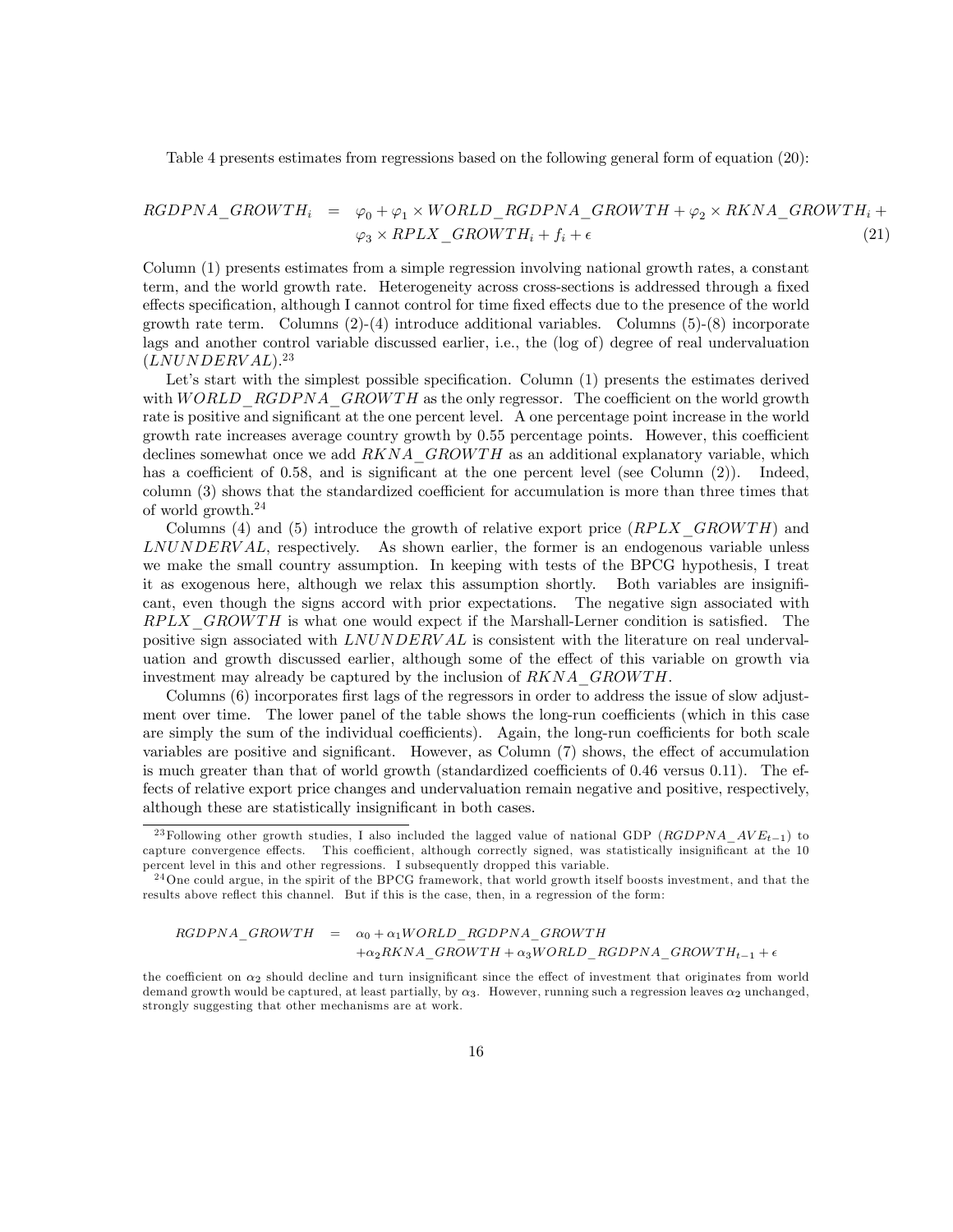As discussed while deriving eqs. (16), (17), and (20), some of the variables in our sample could potentially be endogenous in the sense that these are jointly determined with the dependent variable. For example, relative prices may not be exogenous to world income growth and domestic investment. Moreover, some of the variables are likely to exhibit hysteresis or persistence over time. To explore the robustness of the baseline OLS estimates to potential endogeneity/simultaneity issues, I therefore, carry out dynamic panel estimations using the Arellano-Bover General Method of Moments (GMM) approach. I specify the second and third lags of the dependent variable as instruments in addition to the third lags of the explanatory variables. Consistent with the earlier OLS strategy, I specify cross-section fixed effects. The Sargan test of overidentifying restrictions is employed to test the validity of the instruments. The long-run coefficients are now calculated as the sum of individual coefficients divided by one minus the coefficient on the lagged dependent variable.

Column  $(8)$  presents the GMM results. Coefficients for both scale variables continue to be positive, although that for WORLD\_RGDPNA\_GROWTH is smaller and no longer statistically significant (the p-value is  $(0.83)$ . Moreover, controlling for endogeneity via the GMM approach makes both relative price variables statistically significant. The relative price of exports now appears with a large and negative coefficient while that of undervaluation is positive. Unlike the OLS estimates, both are statistically significant, perhaps reflecting the successful use of instruments.

Finally, let us return for a moment to an earlier reference to the relationship between the real exchange rate and growth. As mentioned earlier, there is some evidence pointing towards a positive effect of real undervaluation on growth. Do our data concur? A thorough investigation is beyond the scope of this study but Table 5, which presents (non-standardized and standardized) OLS and GMM estimates provides some preliminary support. A one standard deviation rise in the degree of undervaluation raises investment growth by 0.14 standard deviations. An implication is that investment may provide one of the underlying mechanisms through which real undervaluation boosts growth.

In sum, although both world growth and the growth of domestic accumulation have positive effects on country growth, the OLS and GMM estimates indicate that the effect of the latter is much larger. The component plus residual residual plot shown in Figure 6, which is based on column  $(5)$  of Table 4 helps illustrate this conditional effect. The GMM estimate for the longrun coefficient of WORLD  $RGDPNA$   $GROWTH$  is statistically insignificant. Moreover, there is some preliminary evidence that the effect of investment growth partially originates from real undervaluation. These results were partly anticipated by the correlation matrix (Table 3) and the scatter plot presented in Figure 1.

#### 6.1 The case of China

Finally, let's turn again to China in order to highlight the shortcomings that almost all existing empirical studies of the BPCG framework may be subject to. Given the limited number of degrees of freedom, I follow other BPCG studies in turning to annual data. Unsurprisingly, Figure 7 shows that the negative and positive correlations between Chinese growth and world growth on the one hand and Chinese growth and accumulation on the other that we first saw in Figures 2 survive the switch to annual data.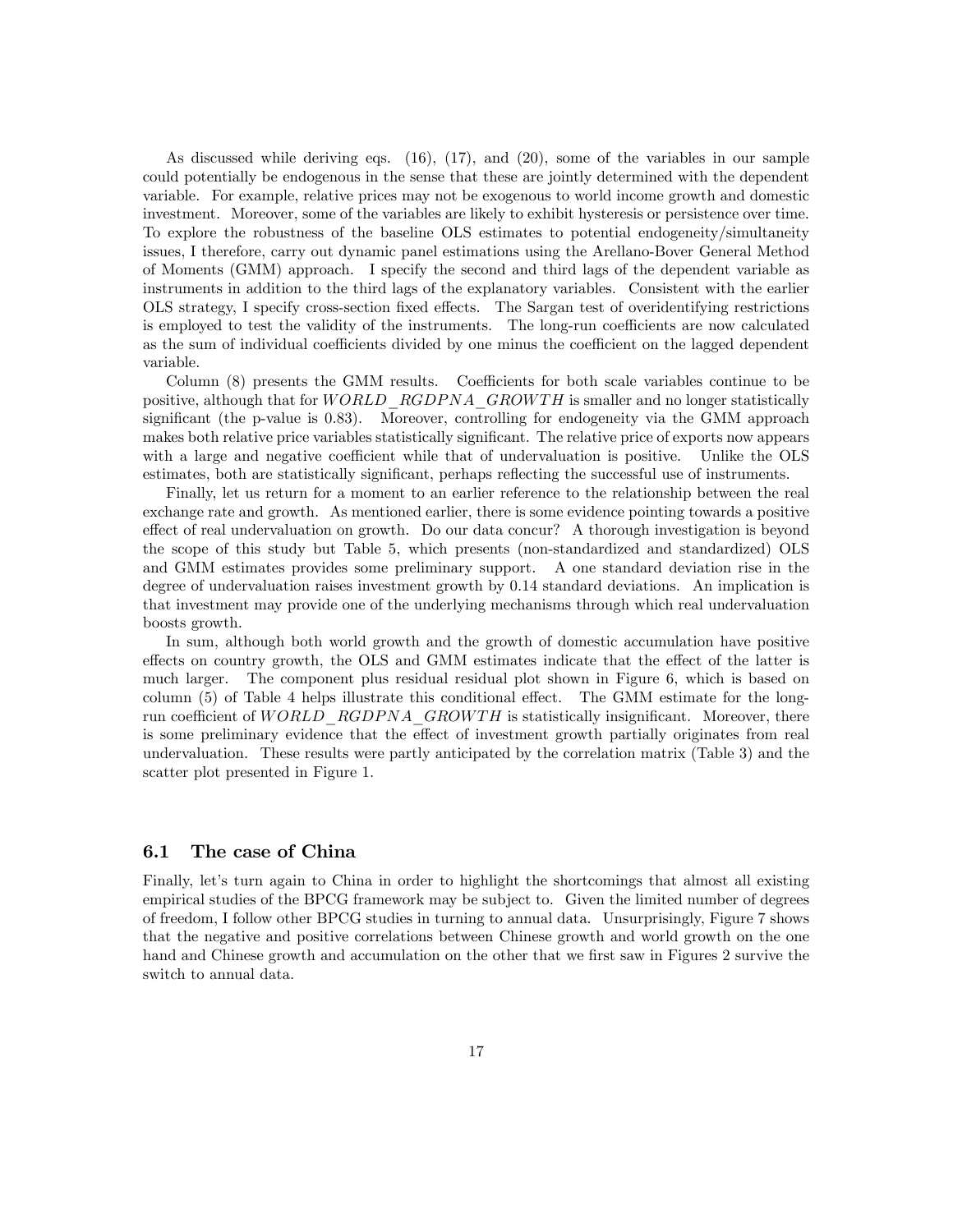|                                                                          |            |               | Table 4: OLS Growth regressions: 1950-2011 |            |            |            |              |            |
|--------------------------------------------------------------------------|------------|---------------|--------------------------------------------|------------|------------|------------|--------------|------------|
| Dependent variable: RGDPNA_GROWTH (Growth rate of real GDP) <sup>a</sup> |            |               |                                            |            |            |            |              |            |
|                                                                          | (1)        | (2)           | (3)                                        | (4)        | (5)        | (6)        | (7)          | (8)        |
|                                                                          | <b>OLS</b> | <b>OLS</b>    | <b>OLS</b>                                 | <b>OLS</b> | <b>OLS</b> | <b>OLS</b> | <b>OLS</b>   | <b>GMM</b> |
|                                                                          |            |               | Standardized                               |            |            |            | Standardized |            |
| Constant                                                                 | 0.016      | $-0.005$      |                                            | $-0.006$   | $-0.005$   | 0.007      |              |            |
|                                                                          | (0.007)    | (0.429)       |                                            | (0.328)    | (0.361)    | (0.093)    |              |            |
| $RGPDPNA$ $AVE_{t-1}$                                                    |            | $-1.78E - 09$ |                                            |            |            |            |              |            |
|                                                                          |            | (0.139)       |                                            |            |            |            |              |            |
| $WORLD\_RGDPNA\_GROWTH_t$                                                | 0.546      | 0.479         | 0.150                                      | 0.489      | 0.482      | 0.336      | 0.111        | 0.211      |
|                                                                          | (0.003)    | (0.005)       |                                            | (0.003)    | (0.003)    | (0.062)    |              | (0.111)    |
| $RKNA_GROWTH_t$                                                          |            | 0.583         | 0.553                                      | 0.586      | 0.581      | 0.695      | 0.719        | 0.899      |
|                                                                          |            | (0.000)       |                                            | (0.000)    | (0.000)    | (0.000)    |              | (0.000)    |
| $RPLX_GROWTH_t$                                                          |            |               |                                            | $-0.016$   | $-0.018$   | 0.004      | 0.004        | $-0.267$   |
|                                                                          |            |               |                                            | (0.536)    | (0.492)    | (0.796)    |              | (0.049)    |
| LNUNDERVAL,                                                              |            |               |                                            |            | 0.004      | 0.013      | 0.169        | 0.086      |
|                                                                          |            |               |                                            |            | (0.330)    | (0.000)    |              | (0.000)    |
| WORLD_RGDPNA_GROWTH <sub>t-1</sub>                                       |            |               |                                            |            |            | 0.001      | 0.001        | $-0.1667$  |
|                                                                          |            |               |                                            |            |            | (0.991)    |              | (0.319)    |
| RKNA_GROWTH <sub>t-1</sub>                                               |            |               |                                            |            |            | $-0.247$   | $-0.258$     | $-0.499$   |
|                                                                          |            |               |                                            |            |            | (0.000)    |              | (0.000)    |
| $RPLX_GROWTH_{t-1}$                                                      |            |               |                                            |            |            | $-0.021$   | $-0.021$     | $-0.387$   |
|                                                                          |            |               |                                            |            |            | (0.355)    |              | (0.137)    |
| $LNUNDERVAL$ <sub>t-1</sub>                                              |            |               |                                            |            |            | $-0.009$   | $-0.118$     | $-0.052$   |
|                                                                          |            |               |                                            |            |            | (0.048)    |              | (0.000)    |
| $RGDPNA_GROWTH_{t-1}$                                                    |            |               |                                            |            |            |            |              | 0.228      |
|                                                                          |            |               |                                            |            |            |            |              | (0.004)    |
| <b>Time Dummies</b>                                                      | no         | no            | no                                         | no         | no         | no         | no           | no         |
| <b>Country Dummies</b>                                                   | yes        | yes           | yes                                        | yes        | yes        | yes        | yes          | yes        |
| Long-run coefficients                                                    |            |               |                                            |            |            |            |              |            |
| WORLD_RGDPNA_GROWTH                                                      |            |               |                                            |            |            | 0.337      | 0.112        | 0.057      |
| p-value                                                                  |            |               |                                            |            |            | (0.005)    | (0.005)      | (0.831)    |
| RKNA_GROWTH                                                              |            |               |                                            |            |            | 0.448      | 0.461        | 0.518      |
| p-value                                                                  |            |               |                                            |            |            | (0.005)    | (0.005)      | (0.016)    |
| <b>RPLX</b>                                                              |            |               |                                            |            |            | $-0.017$   | $-0.017$     | $-0.847$   |
| p-value                                                                  |            |               |                                            |            |            | (0.499)    | (0.499)      | (0.031)    |
| LNUNDERVAL                                                               |            |               |                                            |            |            | 0.004      | 0.051        | 0.044      |
| p-value                                                                  |            |               |                                            |            |            | (0.159)    | (0.159)      | (0.009)    |
| Adjusted R-squared                                                       | 0.173      | 0.393         | 0.393                                      | 0.394      | 0.395      | 0.492      | 0.492        |            |
| J-statistic                                                              |            |               |                                            |            |            |            |              | 10.953     |
| Instrument rank                                                          |            |               |                                            |            |            |            |              | 20         |
| Sargan test (p-value)                                                    |            |               |                                            |            |            |            |              | 0.447      |
| Cross-sections included                                                  | 167        | 167           | 167                                        | 167        | 167        | 167        | 167          | 144        |
| Observations                                                             | 1432       | 1423          | 1423                                       | 1420       | 1420       | 1253       | 1253         | 920        |

<sup>a</sup> p-values in parentheses

 $\mathcal{A}$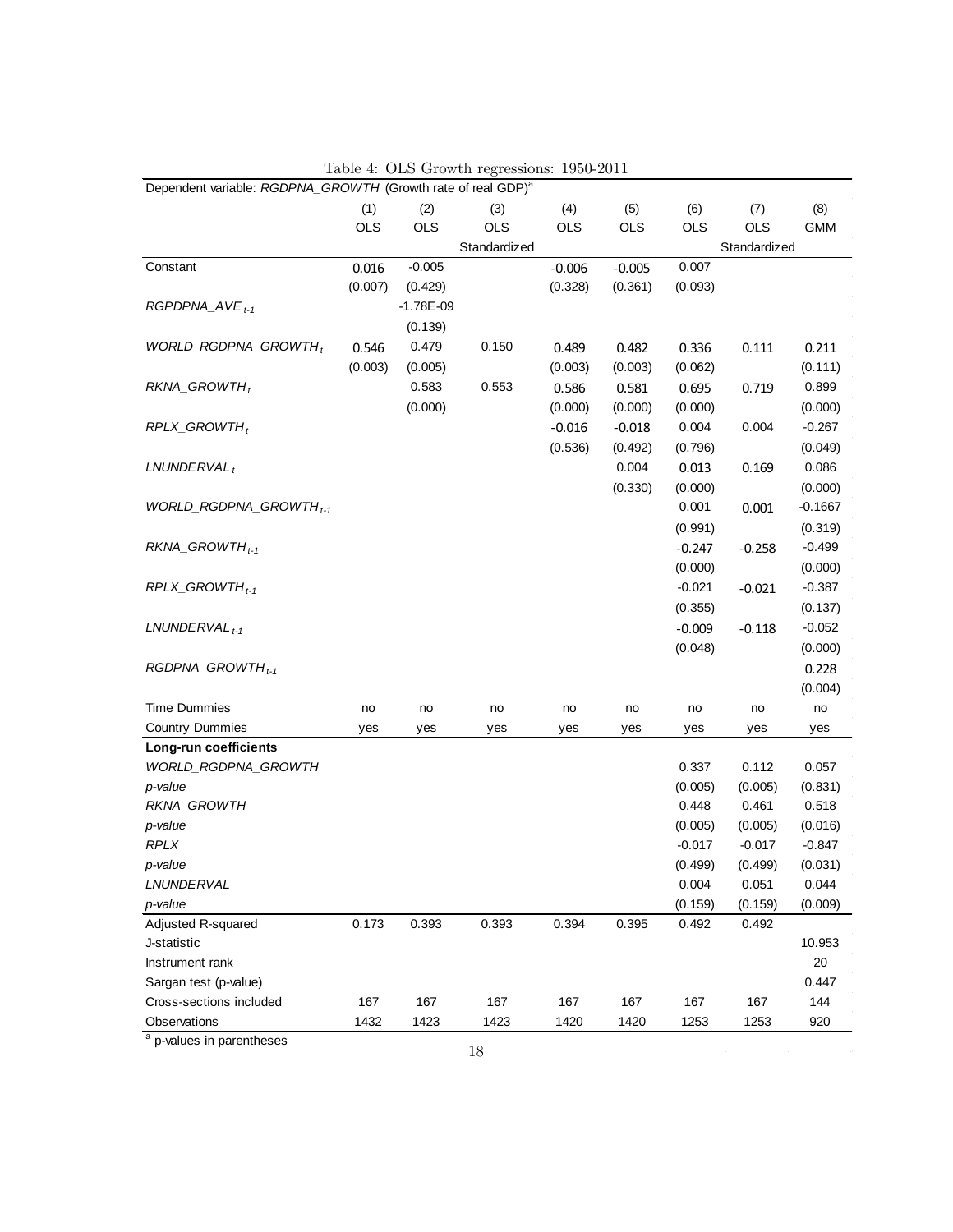

Figure 6: Component plus residual for  $RKNA\_GROW TH$  based on Column (5) of Table Growth\_OLS.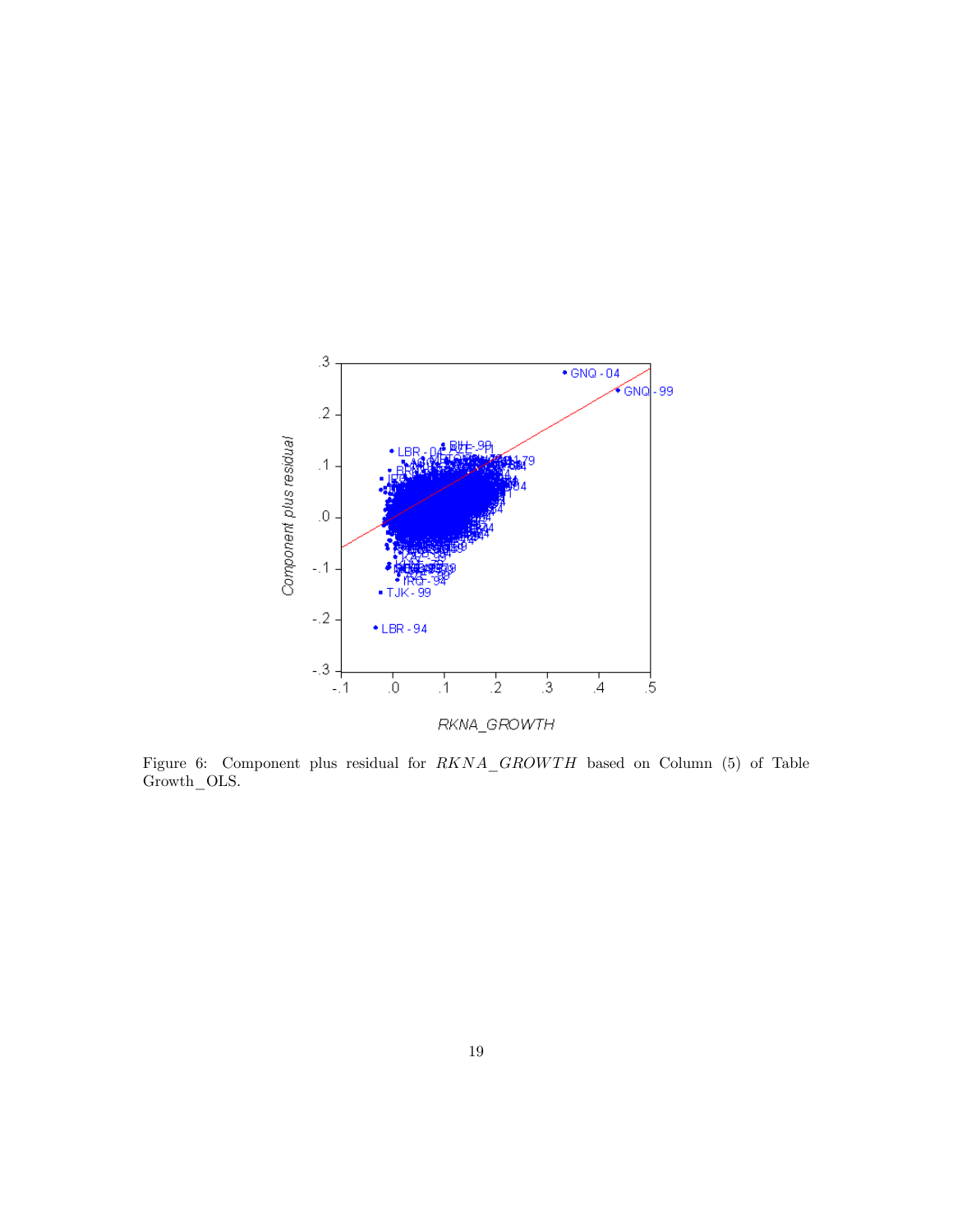| Dependent variable: RKNA_GROWTH (Growth rate of capital stock) <sup>a</sup> |            |              |            |
|-----------------------------------------------------------------------------|------------|--------------|------------|
|                                                                             | (1)        | (2)          | (3)        |
|                                                                             | <b>OLS</b> | <b>OLS</b>   | <b>GMM</b> |
|                                                                             |            | Standardized |            |
| Constant                                                                    | 0.043      |              |            |
|                                                                             | (0.000)    |              |            |
| $RKNA_GROWTH_{t-1}$                                                         |            |              | 0.656      |
|                                                                             |            |              | (0.000)    |
| LNUNDERVAL                                                                  | 0.004      | 0.046        | 0.006      |
|                                                                             | (0.553)    |              | (0.864)    |
| $LNUMDERVAL_{t-1}$                                                          | 0.006      | 0.081        | 0.055      |
|                                                                             | (0.513)    |              | (0.335)    |
| LNUNDERVAL <sub>t-2</sub>                                                   | 0.001      | 0.012        | $-0.030$   |
|                                                                             | (0.865)    |              | (0.222)    |
| <b>Time Dummies</b>                                                         | yes        | yes          | yes        |
| <b>Country Dummies</b>                                                      | yes        | yes          | yes        |
| <b>Long-run coefficients</b>                                                |            |              |            |
| LNUNDERVAL                                                                  | 0.011      | 0.139        | 0.090      |
| p-value                                                                     | (0.010)    |              | (0.029)    |
| Adjusted R-squared                                                          | 0.40       | 0.41         |            |
| J-statistic                                                                 |            |              |            |
| Instrument rank                                                             |            |              |            |
| Sargan test (p-value)                                                       |            |              |            |
| Cross-sections included                                                     | 167        | 167          | 143        |
| Observations                                                                | 1238       | 1238         | 904        |
| <sup>a</sup> p-values in parentheses                                        |            |              |            |
|                                                                             |            |              |            |

Table 5: The effect of real undervaluation on investment growth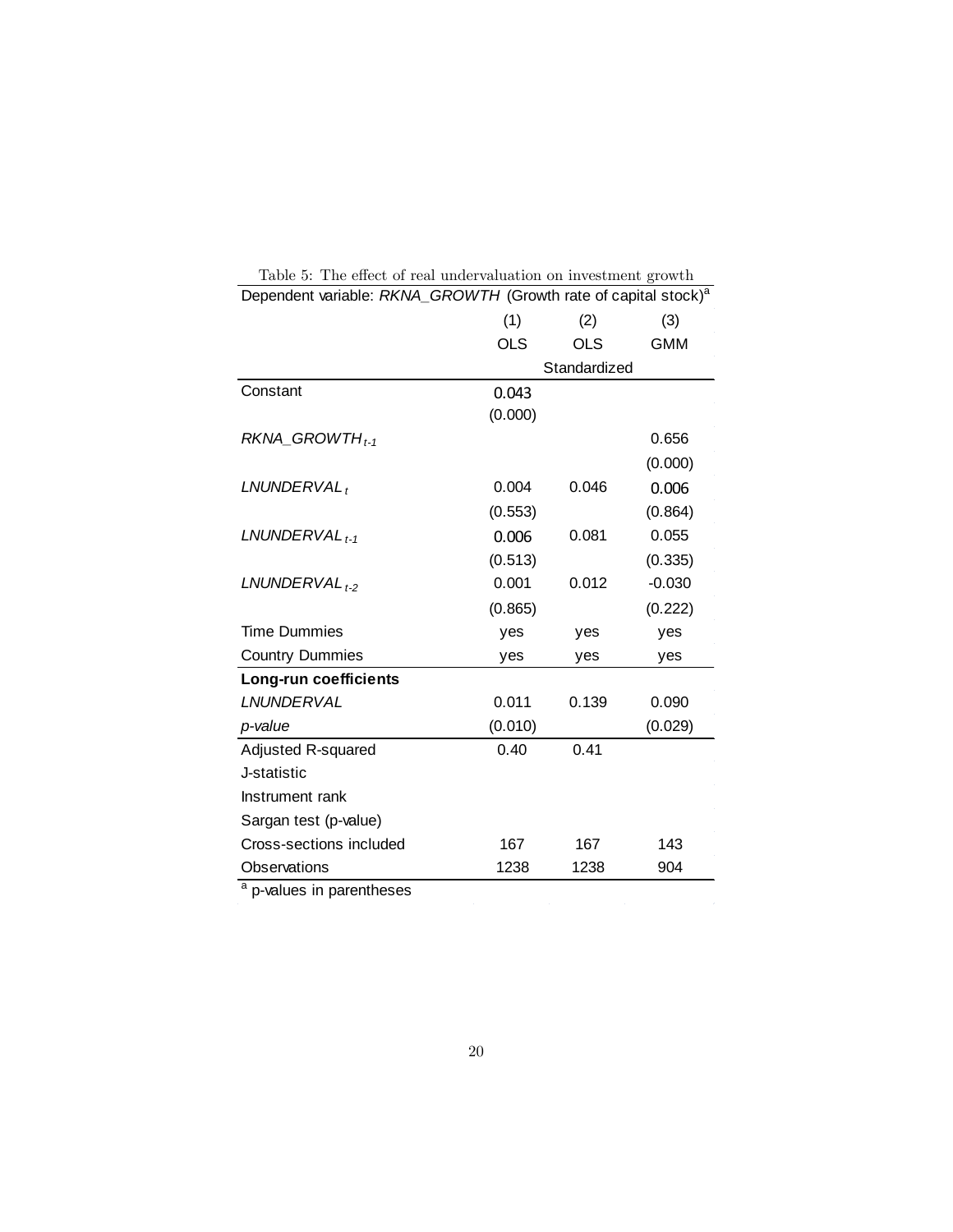

Figure 7: Scattterplots for annual Chinese GDP growth versus: (1) world GDP growth, (2) accumulation growth. Source: PWT 8.0.

Table 6 presents estimates of the determinants of Chinese growth. In keeping with the spirit of the BPCG model, my focus is long run. Now, however, I am using annual data so that the use of cointegration techniques – with variables defined in the form of log levels instead of growth rates  $\overline{\phantom{a}}$  is an obvious choice. I, therefore, use three different cointegration techniques: (1) the dynamic OLS (DOLS) with two leads and lags, (2) the Fully Modified OLS (FMOLS) with two lags, and (3) the Canonical Cointegrating Regressions (CCR) technique, again with two lags. The results reveal something interesting. As seen from columns (1), (3), and (5), world growth has a positive effect on Chinese growth as long as the latter is the only explanatory variable used (in addition to a deterministic trend); in other words, as long as we follow a number of BPCG studies in estimating a version of equation (5). However, as soon as the other variables suggested by equation (20) are included, the statistical significance of world growth for Chinese growth collapses.<sup>25</sup> Capital accumulation remains significant throughout (see columns  $(2)$ ,  $(4)$ , and  $(6)$ ), and the coefficient is stable (it ranges from  $0.99-1.17$ ). The export and import price coefficients yield the expected signs with the exception of the FMOLS estimates, with greater price competitiveness being positively associated with growth, although in most cases the coefficient is statistically insignificant. Finally, the coefficient of LNUNDERVAL is consistently positive and highly precisely estimated. The coefficient varies from  $0.26$  to  $0.39$ . The relative price of tradables plays an important role in the Chinese case, suggesting that this is the appropriate variable to investigate rather than the relative export price.

In sum, looking at the case of China in isolation, we find more evidence that excluding capital

<sup>&</sup>lt;sup>25</sup>Notice that, now that I have increased degrees of freedom thanks to annual data, I use individual prices instead of the relative export price. This does away with the assumption of homogeneity in relative prices. Using relative prices instead does not qualititatively affect the results regarding the scale variables.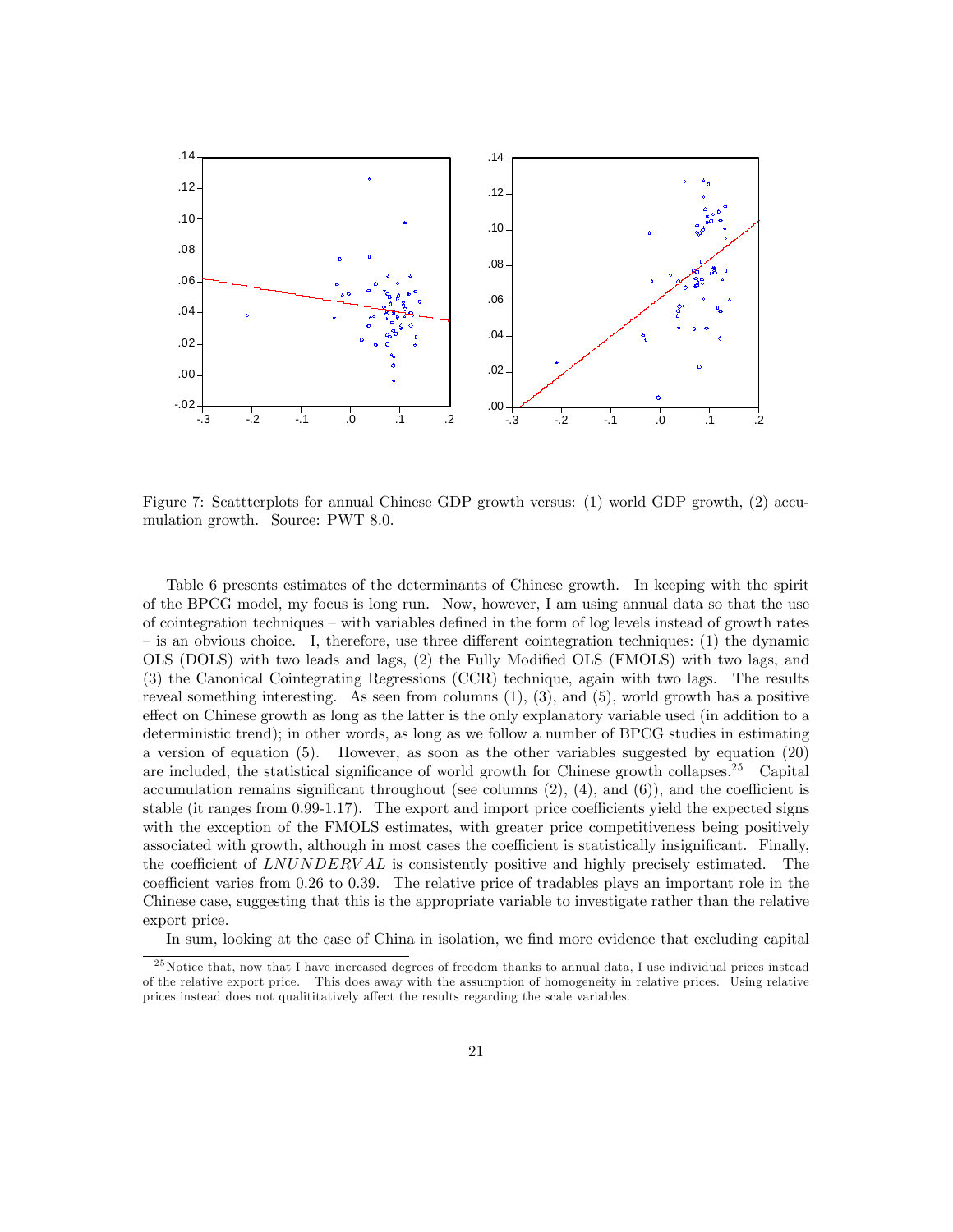accumulation and relative prices may yield misleading results about the robustness of world demand as a determinant of country growth.

| Dependent variable: RGDPNA_GROWTH (Growth rate of real GDP) <sup>a</sup> |                |                |                |                |                |                |  |  |  |
|--------------------------------------------------------------------------|----------------|----------------|----------------|----------------|----------------|----------------|--|--|--|
|                                                                          | (1)            | (2)            | (3)            | (4)            | (5)            | (6)            |  |  |  |
|                                                                          | <b>DOLS</b>    | <b>DOLS</b>    | <b>FMOLS</b>   | <b>FMOLS</b>   | <b>CCR</b>     | <b>CCR</b>     |  |  |  |
| Constant                                                                 | $-17.082$      | $-4.142$       | $-2034564$     | $-0.818$       | $-16.347$      | $-3.634$       |  |  |  |
|                                                                          | (0.000)        | (0.196)        | (0.272)        | (0.790)        | (0.004)        | (0.226)        |  |  |  |
| LOG(WORLD_RGDPNA)                                                        | 1.809          | 0.139          | 0.173          | $-0.193$       | 1.78           | $-0.023$       |  |  |  |
|                                                                          | (0.000)        | (0.549)        | (0.002)        | (0.411)        | (0.000)        | (0.920)        |  |  |  |
| LOG(RKNA)                                                                |                | 0.987          |                | 1.172          |                | 1.153          |  |  |  |
|                                                                          |                | (0.000)        |                | (0.000)        |                | (0.000)        |  |  |  |
| $LOG(PL_X)$                                                              |                | $-1.506$       |                | 0.312          |                | $-0.149$       |  |  |  |
|                                                                          |                | (0.010)        |                | (0.455)        |                | (0.712)        |  |  |  |
| LOG(PL M)                                                                |                | 1.325          |                | $-0.619$       |                | $-0.312$       |  |  |  |
|                                                                          |                | (0.024)        |                | (0.129)        |                | (0.421)        |  |  |  |
| LNUNDERVAL                                                               |                | 0.386          |                | 0.259          |                | 0.330          |  |  |  |
|                                                                          |                | (0.000)        |                | (0.001)        |                | (0.000)        |  |  |  |
| Adjusted R-squared                                                       | 0.936          | 0.998          | 0.792          | 0.994          | 0.934          | 0.990          |  |  |  |
| Leads                                                                    | $\overline{2}$ | $\overline{2}$ |                |                |                |                |  |  |  |
| Lags                                                                     | $\overline{2}$ | $\mathfrak{p}$ | $\mathfrak{p}$ | $\mathfrak{p}$ | $\mathfrak{p}$ | $\mathfrak{p}$ |  |  |  |
| Observations                                                             | 57             | 55             | 60             | 59             | 60             | 59             |  |  |  |

Table 6: Estimates for China based on three different cointegration methods: 1950-2011

<sup>a</sup> p-values in parentheses

#### 7 Concluding remarks

Any test of the BPCG hypothesis is, at least partly, a test of whether or not the current account is balanced over the long run. Or, rather more interestingly, it is an exercise in identifying the adjustment mechanisms that ensure that the current account is balanced over the long-run. The adjustment mechanisms could arise from the demand or supply side. The BPCG tradition has emphasized the demand side. However, there is something unsatisfactory about testing the hypothesis that demand matters by estimating the demand side only. Doing so creates logical and econometric problems, as does the conceptual treatment of relative prices. It is arguably better to incorporate both supply and demand side factors in a broader framework and then explore mechanisms that drive adjustment so that the balance of payments constraint is satisfied (the latter being a plausible working hypothesis).

In this paper, I have made the case that a reasonable test of the BPCG hypothesis should:

 $(1)$  incorporate both supply and demand side effects

(2) treat both the changes and levels of prices seriously, the former as endogenous variables, and

(3) study issues of causation, especially that between world demand growth, output growth, capital accumulation, and relative prices.

I presented a framework that attempts to satisfy these requirements. Using a different approach to the question of whether it is world demand that constrains growth through the trade balance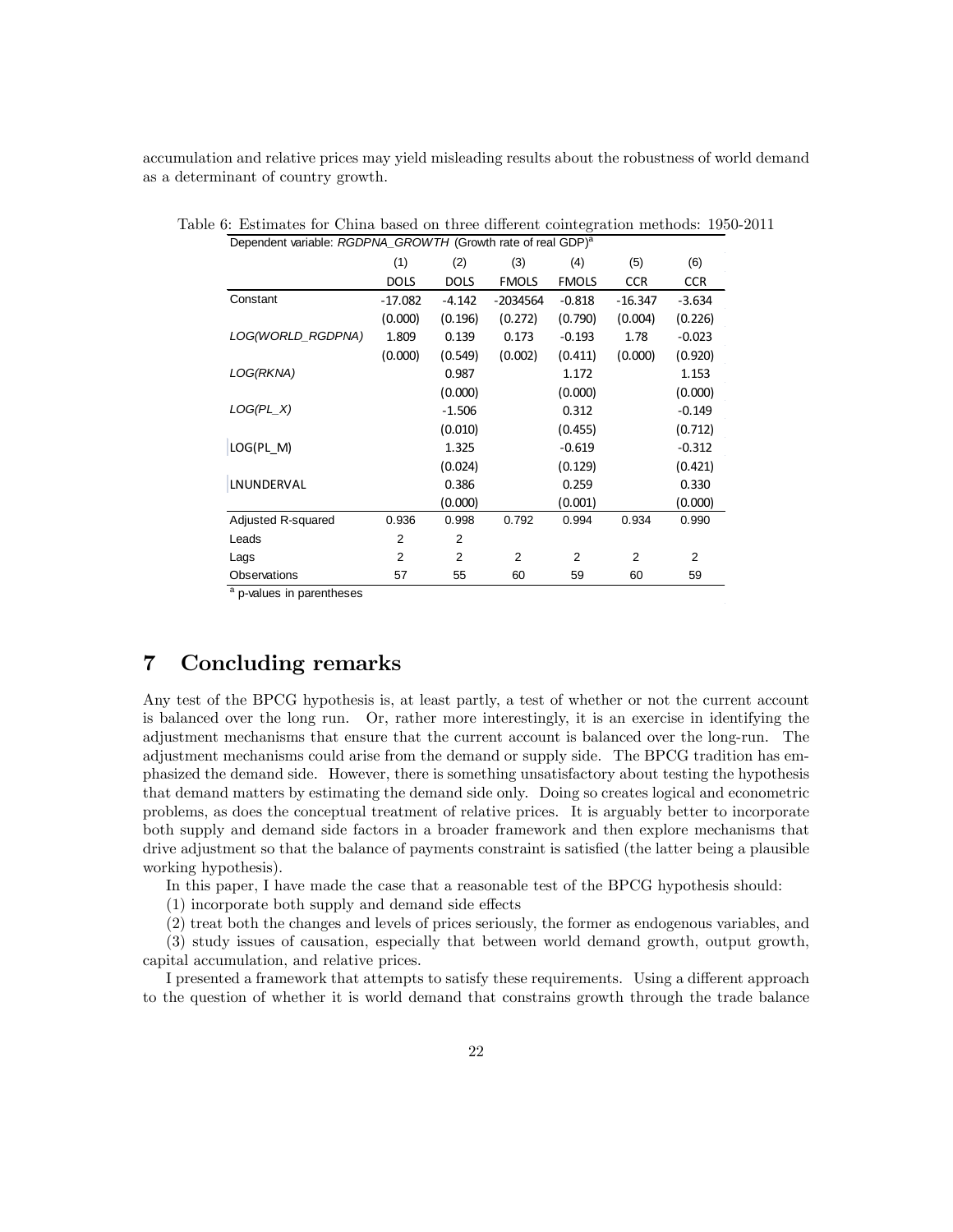raises questions about the empirical validity of the BPCG framework. In particular, it highlights the expectation that factors other than world demand growth may be crucial in many countries, even though standard tests of the BPCG hypothesis may suggest otherwise. Future work should explore alternative mechanisms more carefully. Moreover, it would be interesting to explore the characteristics of countries that render different factors salient. Such work may help reconcile the accumulating evidence that real undervaluation and relative prices matter with empirical support for the BPCG hypothesis.<sup>26</sup>

#### 8 Appendix: Deriving the index of real exchange rate misalignment

I follow the three-step methodology pursued by Rodrik (2008) to obtain an index of real exchange rate undervaluation. Using data from Penn World Tables 8.0, I first calculate the real exchange rate  $(RER)$  as the inverse of  $PLGDPE$  (price level of expenditure-side real GDP at current PPPs in mil. 2005US\$), which in turn is the ratio of the purchasing power parity conversion factor  $(PPP)$ to the nominal exchange rate  $(XR)$ . The latter two variables are expressed as units of domestic currency per US dollar. All the variables are averaged over  $5$  year intervals. However, since  $PPP$ is calculated over the entire national output, the basket includes non-tradables for which we do not expect the law of one price to hold. Thus, in order to calculate equilibrium real exchange rates, in a second step I adjust for the Balassa-Samuelson  $(BS)$  effect, regressing RER on real GDP per capita  $(RGDPE\ PC)$ :

$$
\ln RER_{it} = \alpha + \beta \ln RGDPE_PC_{it} + f_t + \varepsilon_{it} \tag{22}
$$

where i and t are country and time indexes, respectively,  $f_t$  accounts for time fixed effects, and  $\varepsilon_{it}$  is the error term. I obtain an estimate of  $\hat{\beta} = -0.14$ , with a t-statistic of 15.1. The sign of the coefficient is in line with the Balassa-Samuelson prediction; a  $10\%$  increase in  $RGDPE$  PC is associated with a 1.4% real appreciation. Finally, I define the undervaluation index  $(UNDERVAL)$  as the ratio of actual to BS-adjusted real exchange rates:  $UNDERVAL_{it} = RER_{it}/\overline{RER_{it}}$ . Defined in index form, UNDERV AL is comparable across countries and over time; when it exceeds unity, the domestic currency is undervalued in real terms (i.e., domestic goods are cheap in international dollar terms). The log of this variable  $(\ln UNDERVAL)$  has a zero mean and a standard deviation of 0.42.

In the case of China, I used the coefficients derived from the 5-year averaged sample to calculate  $RER_{it}$  for individual years.

#### NOTES

In terms of the BPCG idea, a country with high income elasticity of demand for exports  $(\eta)$ and low income elasticity of demand for imports  $(\pi)$  should grow faster than ROW given a positive rate of world growth but also grow slower during periods of negative world growth. Do we see this pattern in the data?

 $26$ And indeed with the Kaldorian cumulative causation model in which increased competitiveness via relative price changes plays a major role.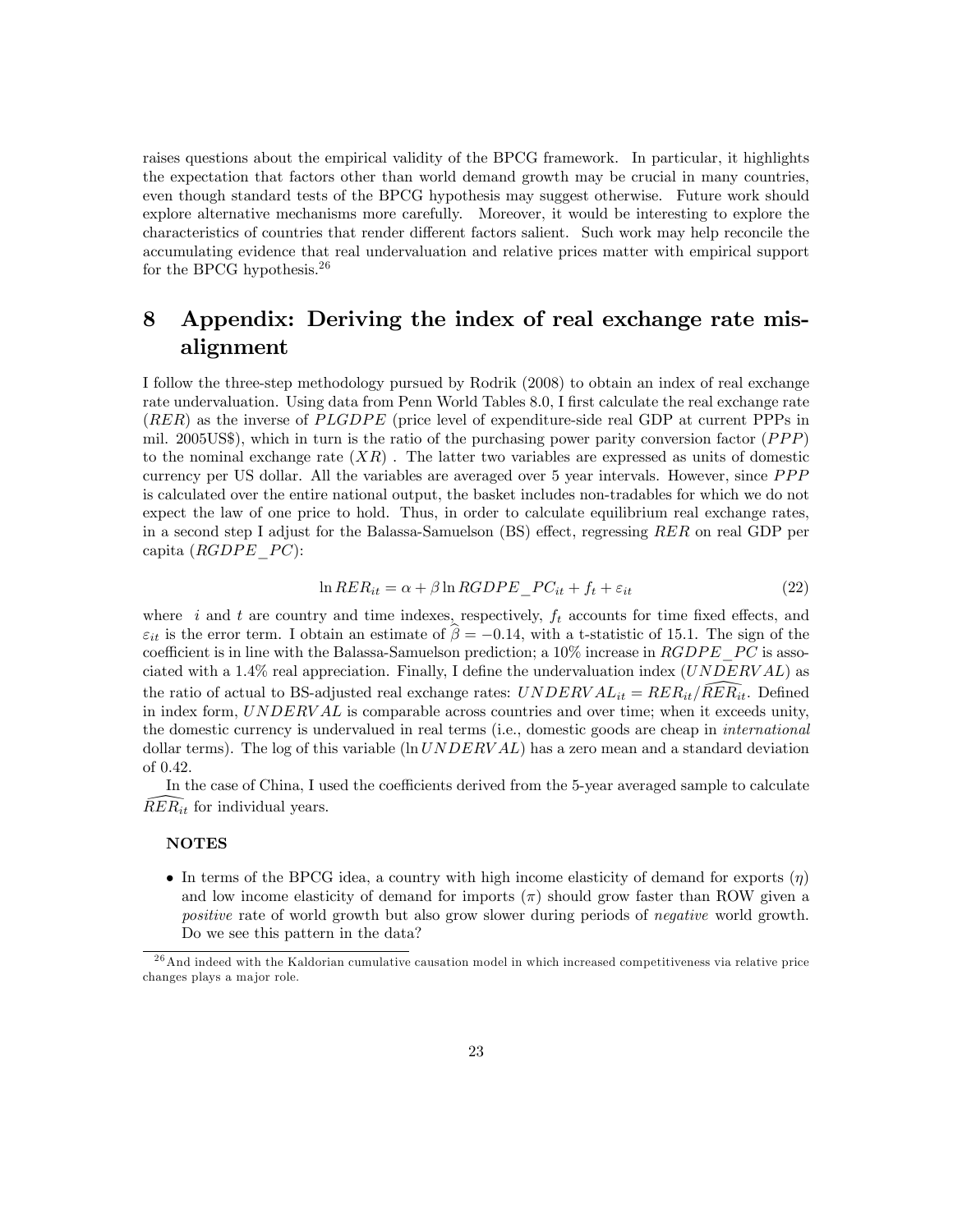• In the canonical BPCG model, if  $\eta_X + \eta_M - 1 = 0$ , but  $\hat{P}_X - \hat{P}_M - \hat{E} \neq 0$ ,  $\hat{Y}_{BPCG3}$  reduces to

$$
\hat{Y}_{BPCG3} = \frac{(1 - \eta_M)(\hat{P}_X - \hat{P}_M - \hat{E}) + \hat{X}}{\pi_M} \tag{23}
$$

- Do countries that specialize in manufactures have higher  $\pi_X$  and lower  $\pi_M$  on average?
- Consider using the end of the MFA as a natural experiment
- So then why do empirical studies of the BPCG hypothesis find that world growth is robustly correlated with domestic growth? May be partially capturing the effects coming from domestic investment. The expression for  $\hat{Y}$  in a general equilibrium framework shows why there could be a common trend between  $\hat{Y}^*$  and  $\hat{K}$ . Notice in the particular the expression ( $\eta_X$  +  $\epsilon_X \epsilon_X \epsilon_M + (1-\eta_X)\epsilon_X$  that both the denominators for the coefficients of  $\hat{Y}^*$  and  $\hat{K}$  share in the reduced form solution for  $\hat{Y}$  (see eq. 20) of the file BPCG Contrasting Elasticities More.tex).

#### References

- Araujo, Ricardo, A. and T. Lima, Gilberto (2007). A structural economic dynamics approach to balance-of-payments-constrained growth. Cambridge Journal of Economics 31, 755-774.
- Bahmani-Oskoee, M. and F. Niroomand (1998). Long-run price elasticities and the Marshall-Lerner condition revisited. Economics Letters 61, 101-9.
- Blecker, R. (1996). The new economic integration: Structuralist models of North-South trade and investment liberalization. Structural Change and Economic Dynamics  $\gamma$ , 321–45.
- Catão, L. and E. Falcetti (2002, May). Determinants of argentina's external trade. Journal of Applied Economics  $5(1)$ , 19-57.
- Chenery, H. B. and A. M. Strout (1966). Foreign assistance and economic development. American Economic Review 56, 149-79.
- Cheung, Y.-W., M. Chinn, and E. Fujii (2009). Chinaís current account and exchange rate. Working Paper 14673, National Bureau of Economic Research, Cambridge.
- Dornbusch, R., S. Fischer, and P. Samuelson (1977, December). Comparative advantage, trade, and payments in a Ricardian model with a continuum of goods. American Economic Review  $67(5)$ , 823-839.
- Dutt, A. K. (1990). Growth, Distribution, and Uneven Development. England: Cambridge University Press.
- Frenkel, R. and J. Ros (2006). Unemployment and the real exchange rate in Latin America. World Development  $34(4)$ , 631-46.
- Freund, C. and D. Pierola, Martha (2008). Export surges: The power of a competitive currency. Working Paper 4750, The World Bank, Washington, DC.